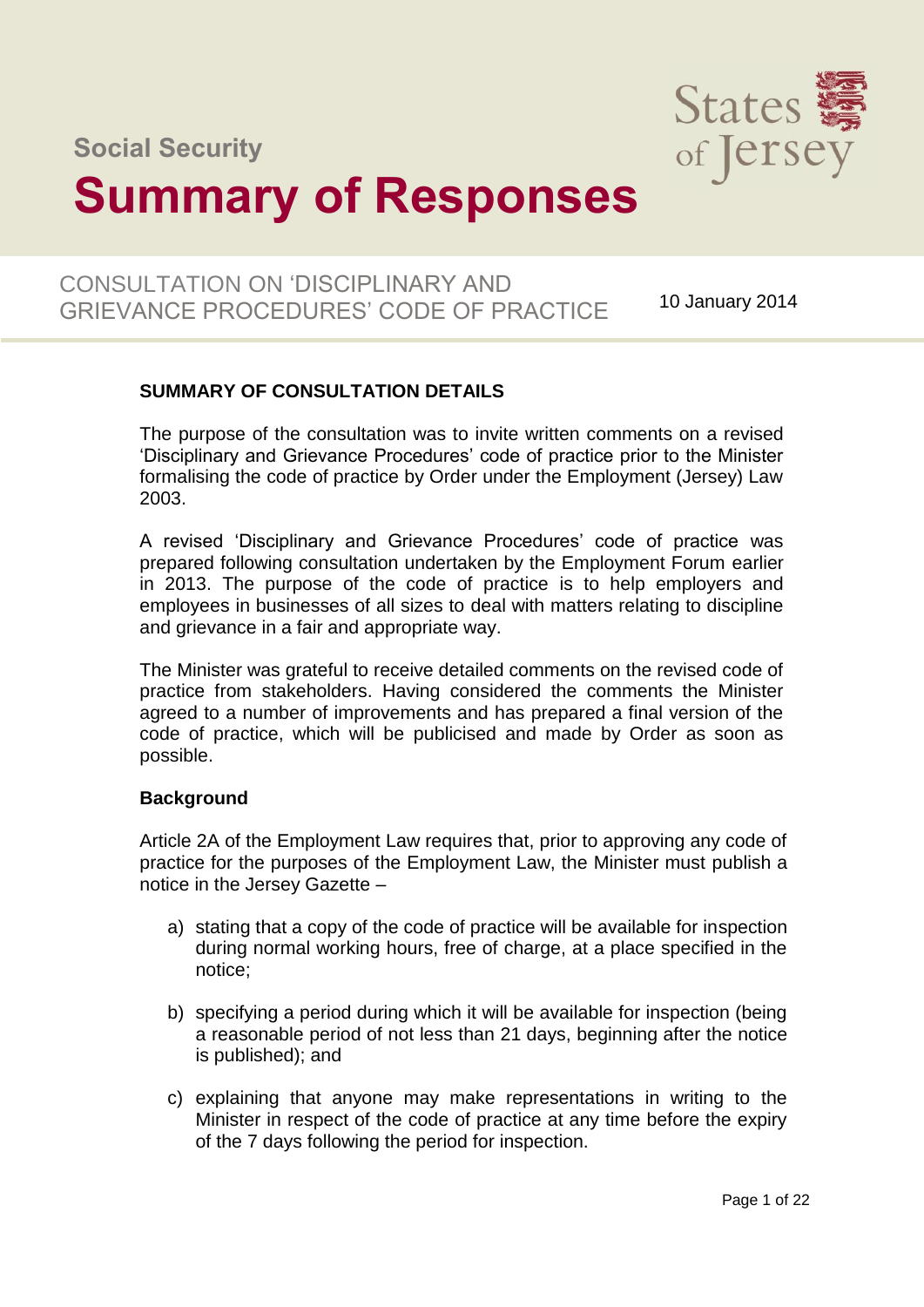In addition, the Employment Law requires the Minister to consult the Jersey Advisory and Conciliation Service (JACS), the Employment Forum (the 'Forum') and other persons, or representatives of such persons that might be affected.

#### **Employment Forum consultation**

The Minister had directed the Forum to review and circulate the 'Disciplinary and Grievance Procedures' code of practice and to make a recommendation to him. The Forum consulted during the period 25 February to 1 April 2013; details of which are on the website<sup>1</sup>.

The Forum presented its recommendation to the Minister on 25 July 2013 which included a revised 'Disciplinary and Grievance Procedures' code of practice. The Minister presented that recommendation to the States on 6 .<br>August 2013 $^2$ .

The Forum had concluded that, rather than modifying and revising individual elements of the code of practice, it would be beneficial to provide a new simplified set of procedures. The Forum commented that, *"the revised draft code of practice would provide greater clarity and a more straightforward approach that provides sufficient flexibility for any size of business. The revised draft code of practice covers the fundamental principles of a fair process which are set out in a logical order, using clearer language."* <sup>3</sup>

#### **Minister's consultation**

Having considered the Forum's recommendation, the Minister consulted JACS, and decided to make some further revisions to the draft code of practice, which were shown as tracked changes in the draft code of practice that was circulated for further public consultation.

The Minister invited representations on the revised code of practice, as required by the Employment Law, by publishing a white paper and placing a notice in the Gazette on 12 September 2013. Details of the consultation were placed on the States website, sent to those on the States' public consultation register and the Employment Forum circulated the white paper to its consultation database (which includes around 300 individuals, organizations and associations). Consultation closed on 7 November 2013.

The purpose of the consultation was to obtain the views of stakeholders and consider any comments received to ensure that the proposed code of practice would be fit for purpose before making the code of practice by Order under the Employment Law.

 $\overline{a}$ 

<sup>1</sup> [www.gov.je/Government/Consultations/Pages/CodesPracticeEmploymentForum.aspx](http://www.gov.je/Government/Consultations/Pages/CodesPracticeEmploymentForum.aspx)

<sup>2</sup> R.98/2013 - [www.statesassembly.gov.je/AssemblyReports/2013/R.098-2013.pdf](http://www.statesassembly.gov.je/AssemblyReports/2013/R.098-2013.pdf)

<sup>&</sup>lt;sup>3</sup> Page 15 of the Forum's recommendation.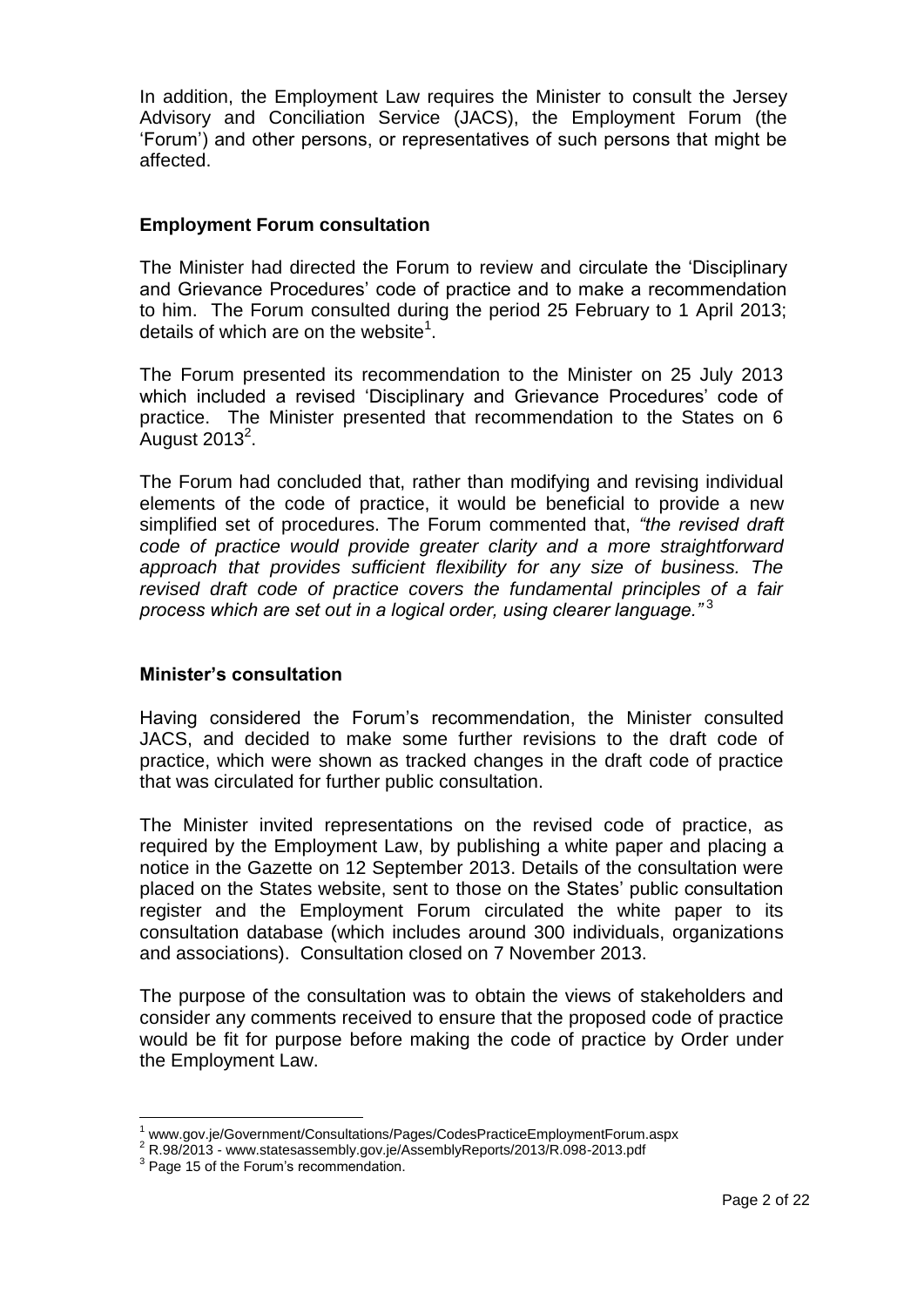### **OVERVIEW OF CONSULTATION RESPONSES**

Comments were received from the following respondents;

- 1. Deputy Roy Le Herissier
- 2. Anonymous employer (private sector)
- 3. Anonymous Human Resources professional (private sector)
- 4. Anonymous Human Resources Professional (public sector)
- 5. Anonymous respondent
- 6. Gino Risoli
- 7. Darius Pearce
- 8. Jersey Advisory and Conciliation Service (JACS)
- 9. Huw Thomas, Carey Olsen
- 10.CIPD Jersey Group
- 11.Jersey Chamber of Commerce

Some constructive comments were received including that the revised code of practice is an improvement. None of the respondents indicated that the revised code of practice is not an improvement. General comments included;

*"We would like it noted that we feel that these codes are a lot more user friendly than previously, however we have some concerns which we hope that the minister will consider and amend the code before making the Code of Practice by Order under the Employment Law*." (CIPD Jersey Group)

*"These new revised codes are much easier to understand and read. However there are elements that are conflicting."* (Jersey Chamber of Commerce)

*"I think the updated code looks good and I don't have any further comments on it."* (Anonymous Human Resources professional, private sector)

*"JACS view is that the Disciplinary and Grievance Procedures Code of Practice provides a good framework for employers in understanding what is required when considering fair processes. The amendments give more clarity to areas that still cause considerable concern to many employers which can result in Tribunal claims. Having said this we would be happy to look at other responses to the consultation document as a way of ascertaining whether we may have missed something, or if other responses indicate that the 'Code' is still difficult to understand or put into practice."* (JACS)

The Minister has consulted further with JACS in considering the detailed comments that were provided by respondents during consultation.

#### **MINISTER / DEPARTMENT'S RESPONSE TO CONSULTATION**

The Minister is very grateful for the responses received during consultation. The Minister considered the arguments and suggestions put forward by each respondent and reached a decision in each case. The responses are set out in the summary of responses table on pages 5 to 22.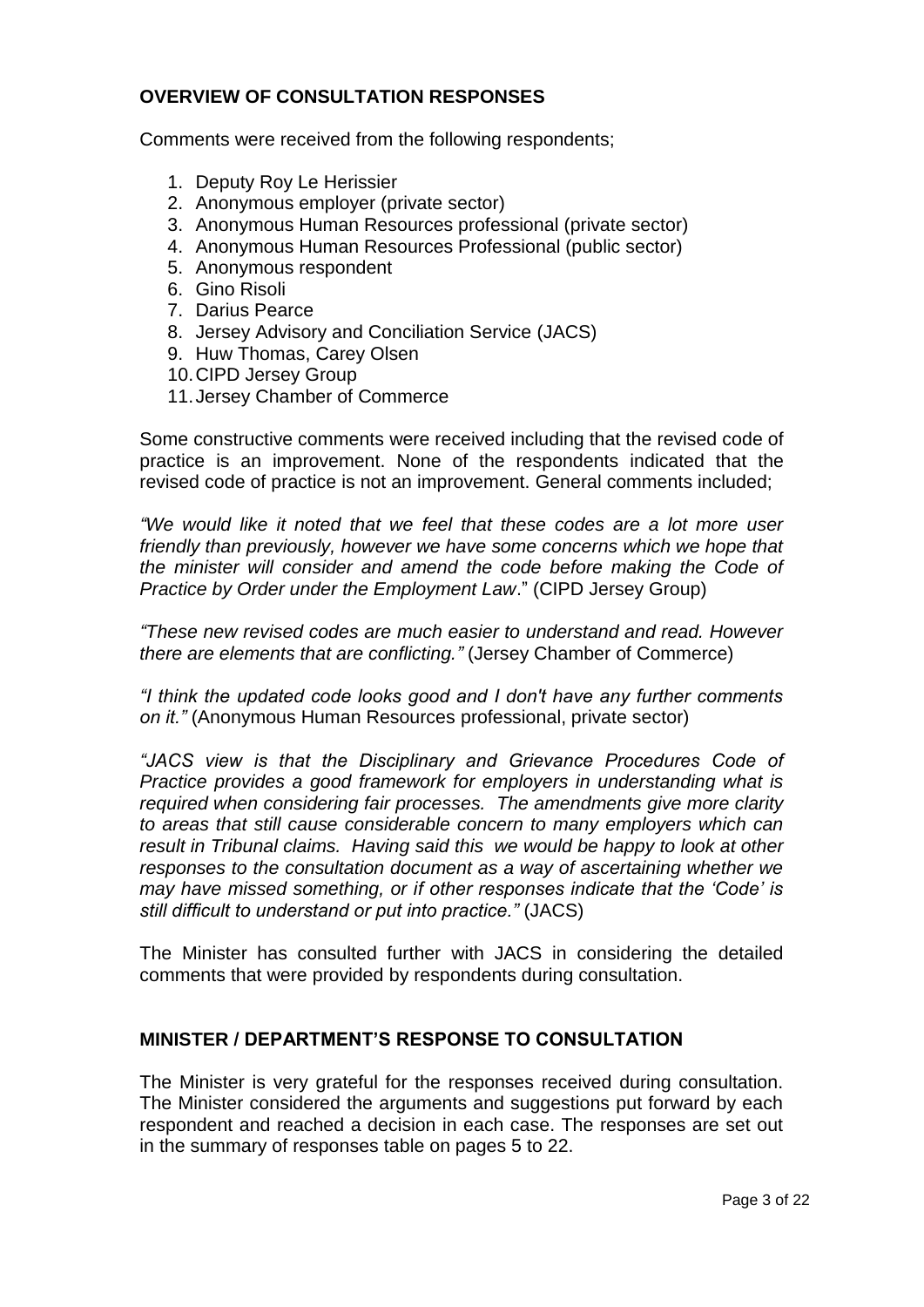The further changes that the Minister has decided to make to the code of practice as a result of the comments received are described in the table and the final version of the revised code of practice is included at Appendix 1.

The Minister considers that the code of practice is a great improvement. The simplified, more streamlined procedure is expected to make it easier for business of all sizes to take appropriate steps to provide a fair disciplinary and grievance procedure.

The revised code of practice will help to address one of the findings of the recent review of the Employment Tribunal's decisions<sup>4</sup> – that we should increase employers' awareness of the need to provide fair warning of dismissal in order to help avoid employment disputes.

The Minister will make the revised code of practice by Order and it will take effect from 1 April 2014. This will allow time for employers to make any necessary changes, for example to their procedures.

## **SUMMARY OF RESPONSES**

The consultation responses are provided in the table on pages 5 to 22. Where respondents suggested changes to the revised code of practice, the table includes the Minister's response to each of those comments.

 $\overline{a}$ 

<sup>4</sup> [www.statesassembly.gov.je/AssemblyReports/2013/R.028-2013.pdf](http://www.statesassembly.gov.je/AssemblyReports/2013/R.028-2013.pdf)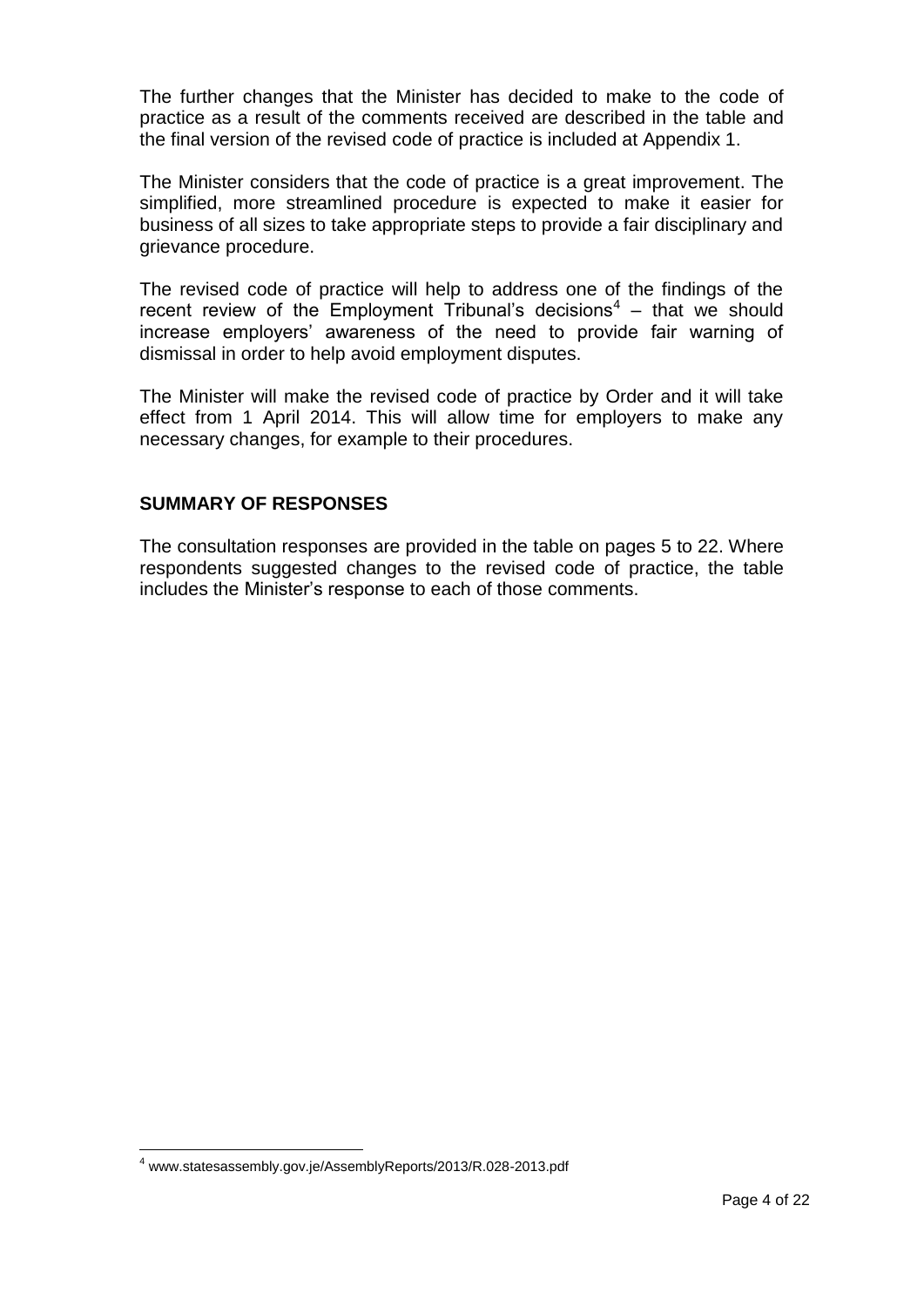| <b>Subject / reference</b>                                                                                                                                                                                                                                                                                                                                                                                                                                                                                                                                                                                                                                                                                                                                                                                                                                                                                                                                                           | <b>Respondent's comment</b>                                                                                                                                                                                                                                                                                                                                                                                                                                                                                                                                                                                                                                                                                                                                                                                                                                                                                                                                                                                                                                                                                                                                                  | <b>Minister's response</b>                                                                                                                                                                                                                                                                                                                                                                                                                                                                                                                                                                          |
|--------------------------------------------------------------------------------------------------------------------------------------------------------------------------------------------------------------------------------------------------------------------------------------------------------------------------------------------------------------------------------------------------------------------------------------------------------------------------------------------------------------------------------------------------------------------------------------------------------------------------------------------------------------------------------------------------------------------------------------------------------------------------------------------------------------------------------------------------------------------------------------------------------------------------------------------------------------------------------------|------------------------------------------------------------------------------------------------------------------------------------------------------------------------------------------------------------------------------------------------------------------------------------------------------------------------------------------------------------------------------------------------------------------------------------------------------------------------------------------------------------------------------------------------------------------------------------------------------------------------------------------------------------------------------------------------------------------------------------------------------------------------------------------------------------------------------------------------------------------------------------------------------------------------------------------------------------------------------------------------------------------------------------------------------------------------------------------------------------------------------------------------------------------------------|-----------------------------------------------------------------------------------------------------------------------------------------------------------------------------------------------------------------------------------------------------------------------------------------------------------------------------------------------------------------------------------------------------------------------------------------------------------------------------------------------------------------------------------------------------------------------------------------------------|
| Paragraph 1<br>Part 1 of this code of practice applies in<br>cases where the employee is accused of<br>misconduct<br>by<br>the<br>employer.<br>Disciplinary situations can also include<br>poor performance and capability issues.<br>If employers have a separate capability<br>procedure, they may prefer to address<br>performance<br>issues<br>under<br>that<br>procedure. If so, however, the principles<br>of fairness set out in this code of<br>practice should still<br>be followed,<br>although they may need to be adapted.<br>This code of practice is not intended to<br>be followed in cases of business<br>reorganisation or redundancy. Nor is it<br>intended to cover dismissals based on<br>the fact that the employee is unable to<br>work because of sickness or injury. It is<br>important to remember however that in<br>all such cases the employer will still be<br>an<br>obligation to<br>behave<br>under<br>reasonably in making a decision to<br>dismiss. | "We do not support the use of this Code of Practice<br>in capability matters. As an employer operating not<br>only on Jersey but also within the UK and Ireland,<br>we aim to be consistent across all the territories in<br>which we operate and therefore make a clear<br>distinction between the use of the conduct and<br>capability processes, as per best practice/the law in<br>those other territories. Moreover, the underlying<br>reasons for a capability dismissal are normally<br>outside the employee's control, making the use of a<br>disciplinary process for a capability matter both<br>demoralising and perceptually unfair with a<br>potentially negative impact on the employer brand."<br>(Employer, private sector)<br>"The code stipulates that disciplinary sanctions can<br>include poor performance and capability issues.<br>However it then goes on to stipulate that it is not<br>intended to cover dismissals based upon the fact<br>that an employee is unable to work because of<br>sickness or injury. This may confuse employers and<br>employees alike as a capability issue can be due to<br>ill health." (Jersey Chamber of Commerce) | The ACAS code of practice on 'Disciplinary<br>and Grievance Procedures' (2009) states<br><i>"Disciplinary</i><br>situations<br>include<br>that<br>misconduct and/or poor performance". This<br>wording accurately describes the intended<br>position in Jersey and so the code of practice<br>has been amended to state that "Part 1 of<br>this code of practice applies in disciplinary<br>situations which can include misconduct<br>and poor performance". This will minimise<br>confusion and will provide the requested<br>consistency for employers that operate<br>across the UK and Jersey. |
|                                                                                                                                                                                                                                                                                                                                                                                                                                                                                                                                                                                                                                                                                                                                                                                                                                                                                                                                                                                      | The code stipulates that it is not intended to be<br>followed in cases of business re-organisation or<br>redundancy. It would also be useful to include "or<br>the non renewal of fixed term contracts on their<br>expiry"." (Jersey Chamber of Commerce)                                                                                                                                                                                                                                                                                                                                                                                                                                                                                                                                                                                                                                                                                                                                                                                                                                                                                                                    | The decision has been taken to reflect the<br>scope of the UK code of practice and the<br>code now states that "This code of practice is<br>not intended to be followed in cases of<br>redundancy dismissals or the non renewal<br>of fixed term contracts on their expiry".                                                                                                                                                                                                                                                                                                                        |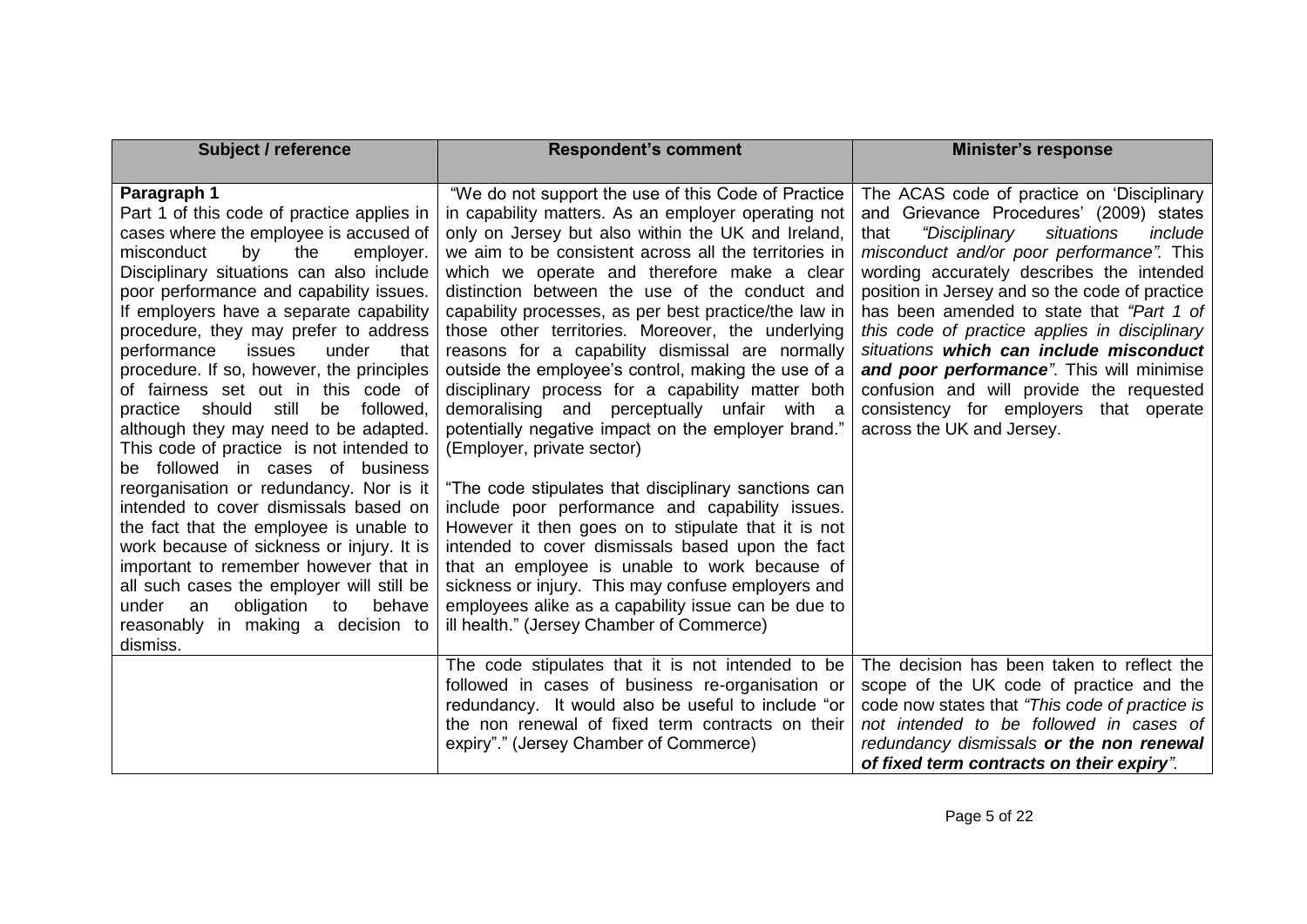| Paragraph 3<br>The fundamental requirement in dealing<br>with issues of discipline is to behave<br>reasonably. What is reasonable will vary<br>depending on the circumstances of the<br>case and the size of the employer.<br>However employers of all sizes should<br>be in a position to observe the basic<br>standards of reasonableness. | "What is reasonable includes that reasonableness<br>will vary depending on the circumstances of the<br>case and the size of the employer. Given Article 64<br>(4) (a) of the principle law which also states the<br>"administrative resources" Chamber believes it<br>would be useful to include this part too." (Jersey<br><b>Chamber of Commerce)</b>                                                                                                                                                | The code of practice has been amended to<br>state that "What is reasonable will vary<br>depending on the circumstances of the case<br>including the size and administrative<br>resources of the employer".                                                                                                                                                                                                                                                                                                                               |
|----------------------------------------------------------------------------------------------------------------------------------------------------------------------------------------------------------------------------------------------------------------------------------------------------------------------------------------------|--------------------------------------------------------------------------------------------------------------------------------------------------------------------------------------------------------------------------------------------------------------------------------------------------------------------------------------------------------------------------------------------------------------------------------------------------------------------------------------------------------|------------------------------------------------------------------------------------------------------------------------------------------------------------------------------------------------------------------------------------------------------------------------------------------------------------------------------------------------------------------------------------------------------------------------------------------------------------------------------------------------------------------------------------------|
| Paragraph 4<br>In all but the most exceptional of cases,<br>a failure to observe any of the above<br>fundamental principles is likely to render<br>any dismissal unfair. The provisions of<br>this code of practice are designed to<br>ensure that these fundamental principles<br>of fairness are followed by employers of<br>all sizes.    | "The codes are there as guidance and surely only<br>an enquiring court or tribunal can make the decision<br>to render the dismissal unfair." (Jersey Chamber of<br>Commerce)                                                                                                                                                                                                                                                                                                                           | The paragraph has been amended to clarify<br>as follows; "The provisions of this code of<br>practice are designed to ensure that these<br>fundamental principles of fairness are<br>followed by employers of all sizes. In<br>determining any complaint, the Tribunal<br>or a court will take this into account,<br>along with any other information that is<br>relevant to the case. A failure to observe<br>any of the above fundamental principles may<br>result in the Tribunal or a court deciding<br>that a dismissal was unfair." |
| Paragraph 7<br>Where the<br>employer<br>believes that<br>disciplinary action such as a written<br>dismissal<br>is<br>warning<br><b>or</b><br>even<br>appropriate, then it is important that a<br>formal disciplinary process is followed to<br>ensure that the matter is dealt with fairly.                                                  | "This wording seems to contradict clause 17. If an<br>employer has decided that a written warning or even<br>dismissal is appropriate, how can they be going in<br>with an open mind? We would suggest that "if<br>dealing with matters informally has not worked then<br>the matter should be progressed to a formal<br>process."" (CIPD Jersey Group)<br>"The way this is worded contradicts paragraph 17<br>indeed the whole open minded fairness<br>and<br>argument." (Jersey Chamber of Commerce) | This paragraph was not intended to pre-empt<br>the outcome of a disciplinary hearing, but to<br>indicate to an employer when a matter might<br>be formal rather than informal. The code is<br>to clarify that, "Where an<br>amended<br>employer considers there to be a<br>possibility that disciplinary action might<br>be taken in any particular case (e.g. a<br>written warning or dismissal), it is important<br>that a formal disciplinary process is followed<br>to ensure that the matter is dealt with fairly."                 |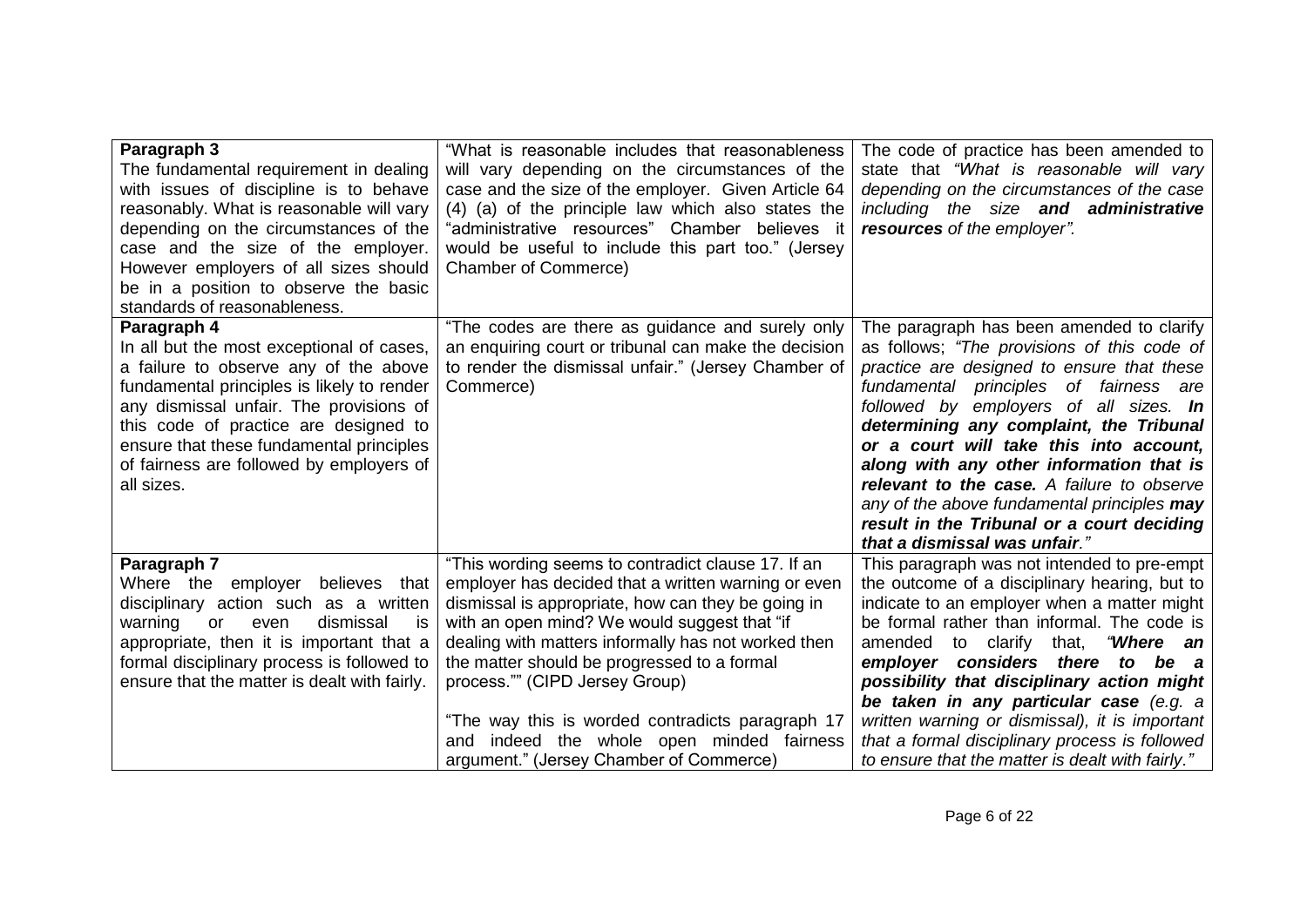| Paragraph 9<br>Formal disciplinary action should not be<br>taken against an employee without a fair<br>investigation first taking place.                                                                                                                                                                                                                                                 | "This talks about a fair investigation. However<br>existing case law all talk about reasonable not fair.<br>"Burchell" is probably the most famous unfair<br>dismissal case. It states that the test of whether a<br>dismissal for misconduct is fair is not whether the<br>employee was guilty, but whether the employer<br>genuinely believed that they were, had reasonable<br>grounds for that belief and had arrived at it after a<br>reasonable investigation [Our emphasis]." (Jersey<br><b>Chamber of Commerce)</b> | Paragraph 12 is amended to provide that "A<br>fair investigation should be reasonable<br>given the circumstances and sufficiently<br>thorough, particularly when key facts are in<br>dispute."                                                                                                                                                                                                                                                                                |
|------------------------------------------------------------------------------------------------------------------------------------------------------------------------------------------------------------------------------------------------------------------------------------------------------------------------------------------------------------------------------------------|-----------------------------------------------------------------------------------------------------------------------------------------------------------------------------------------------------------------------------------------------------------------------------------------------------------------------------------------------------------------------------------------------------------------------------------------------------------------------------------------------------------------------------|-------------------------------------------------------------------------------------------------------------------------------------------------------------------------------------------------------------------------------------------------------------------------------------------------------------------------------------------------------------------------------------------------------------------------------------------------------------------------------|
| Paragraph 10<br>In a fair investigation the employer will<br>attempt to collect all the<br>relevant<br>information<br>about<br>the<br>alleged<br>misconduct. This may involve gathering<br>appropriate documentation or talking to<br>individuals within the business who are<br>in a position to know what happened, as<br>well as the employee<br>who the<br>allegation(s) is against. | "The employee must be asked - it cannot be<br>optional." (Deputy Roy Le Herrisier)                                                                                                                                                                                                                                                                                                                                                                                                                                          | The paragraph is amended so that "A fair<br>investigation will require the collection of<br>evidence about the alleged misconduct<br>include<br>which<br>might<br>appropriate<br>documentation<br>the<br>and<br>holding of<br>relevant<br>meetings<br>with<br>investigatory<br>individuals within the business.<br><b>Where</b><br>reasonably practicable, this will require<br>investigatory meeting<br>with the<br>an<br>employee who is the subject of the<br>allegation." |
| Paragraph 12<br>A fair investigation should be sufficiently<br>thorough, particularly when key facts are<br>in dispute. A failure to pursue a plausible<br>line of inquiry or speak to witnesses who<br>are likely to have relevant evidence will<br>often be sufficient to render any<br>subsequent dismissal unfair.                                                                   | "We would like the following wording to be included<br>as an additional point "An investigation needs to be<br>reasonable in all the circumstances"." (CIPD Jersey<br>Group)<br>"This talks about a fair investigation. However<br>existing case law all talk about reasonable not fair.<br>(Jersey Chamber of Commerce)                                                                                                                                                                                                    | Paragraph 12 is amended to provide that "A<br>fair investigation should be reasonable<br>given the circumstances and sufficiently<br>thorough, particularly when key facts are in<br>dispute."                                                                                                                                                                                                                                                                                |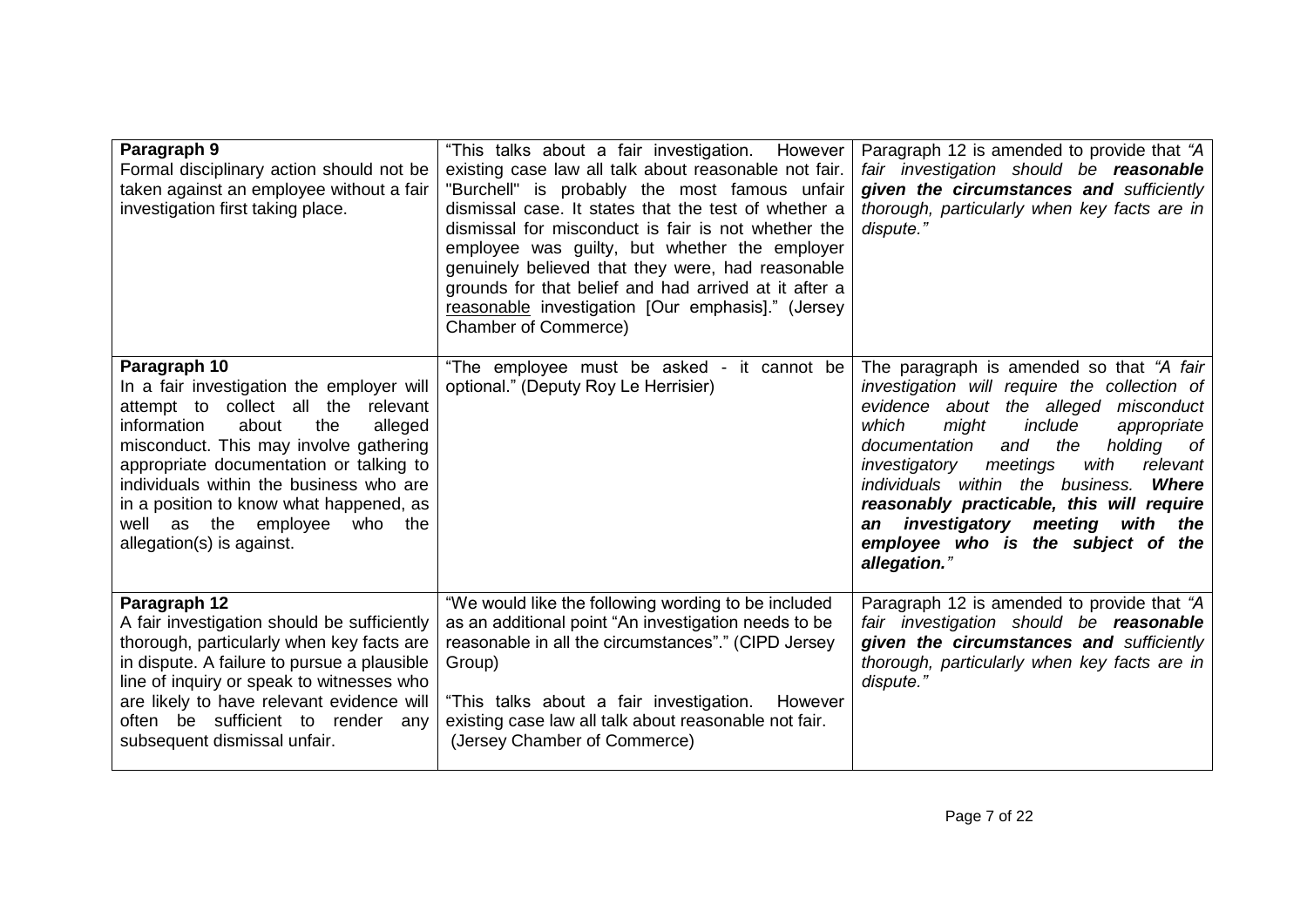| Paragraph 13<br>When the investigation<br>been<br>has<br>employer needs to<br>completed,<br>the<br>decide whether there is<br>sufficient<br>evidence to hold a disciplinary hearing.                                                                                                                                                                                                                                                                                                                                                    | "We believe this should be expanded to say that the<br>investigating officer needs to decide if there is a<br>case for the employee to answer and on what<br>grounds." (CIPD Jersey Group)                                                                                                                                                                                                                                                                                                                                                                                                                                                                                                 | Paragraphs 13 and 14 have been amended<br>to address the comments on these two<br>paragraphs. In addition, paragraph 9 notes<br>that more detail about the investigation<br>process is provided in JACS guidance, rather<br>than the code of practice.                                                                                                                                                                                                                                                                                                                                                                                                                                                                                                                                       |
|-----------------------------------------------------------------------------------------------------------------------------------------------------------------------------------------------------------------------------------------------------------------------------------------------------------------------------------------------------------------------------------------------------------------------------------------------------------------------------------------------------------------------------------------|--------------------------------------------------------------------------------------------------------------------------------------------------------------------------------------------------------------------------------------------------------------------------------------------------------------------------------------------------------------------------------------------------------------------------------------------------------------------------------------------------------------------------------------------------------------------------------------------------------------------------------------------------------------------------------------------|----------------------------------------------------------------------------------------------------------------------------------------------------------------------------------------------------------------------------------------------------------------------------------------------------------------------------------------------------------------------------------------------------------------------------------------------------------------------------------------------------------------------------------------------------------------------------------------------------------------------------------------------------------------------------------------------------------------------------------------------------------------------------------------------|
| Paragraph 14<br>Where a hearing is to be held, the<br>employee should be given adequate<br>notice to enable him or her to prepare<br>and find a representative. The law<br>governing the right to a representative is<br>explained in the JACS guide to the right<br>to be represented. In straightforward<br>cases, notice of one or two days may<br>well be appropriate. However the more<br>complicated the allegations, and the<br>more detailed the evidence, the longer<br>an employee will need to get ready for<br>the hearing. | "Notice of a disciplinary hearing should be given in<br>witting." (CIPD Jersey Group)<br>"Given that many employers in Jersey are small and<br>many do not have dedicated HR professionals,<br>Chamber believes that these paragraphs should go<br>a little further and stipulate that if there is a case to<br>answer, the employee should be notified in writing<br>and this notification should contain sufficient<br>information about the alleged misconduct or poor<br>performance and its possible consequences to<br>enable the employee to prepare. In addition the<br>employee should be advised of the date, time and<br>place of the hearing." (Jersey Chamber of<br>Commerce) | Paragraphs 13 and 14 have been amended<br>as follows;<br>"13. If it is decided that there is a<br>disciplinary case to answer and a hearing<br>is to be held, the employee should be given<br>adequate notice of the hearing in writing,<br>including the date, time and place of the<br>hearing.<br>14. The notice to the employee should<br>contain sufficient information about the<br>alleged misconduct or poor performance and<br>its possible consequences, as well as<br>copies of all the written evidence that the<br>employer intends to rely on. This should<br>be given to the employee within sufficient<br>time before the hearing to enable the<br>employee to answer the case. The same<br>written evidence should be provided to<br>the person who will lead the hearing." |
| Paragraph 15<br>The hearing will usually be held in the<br>employer's offices or some other<br>suitable location. The hearing should be<br>conducted in private, away from other<br>employees if possible.                                                                                                                                                                                                                                                                                                                              | "Drop "if possible"." (Deputy Roy Le Herrisier)                                                                                                                                                                                                                                                                                                                                                                                                                                                                                                                                                                                                                                            | Paragraph 15 (now paragraph 16) has been<br>amended so that "The hearing should be<br>conducted in private, away from other<br>employees".                                                                                                                                                                                                                                                                                                                                                                                                                                                                                                                                                                                                                                                   |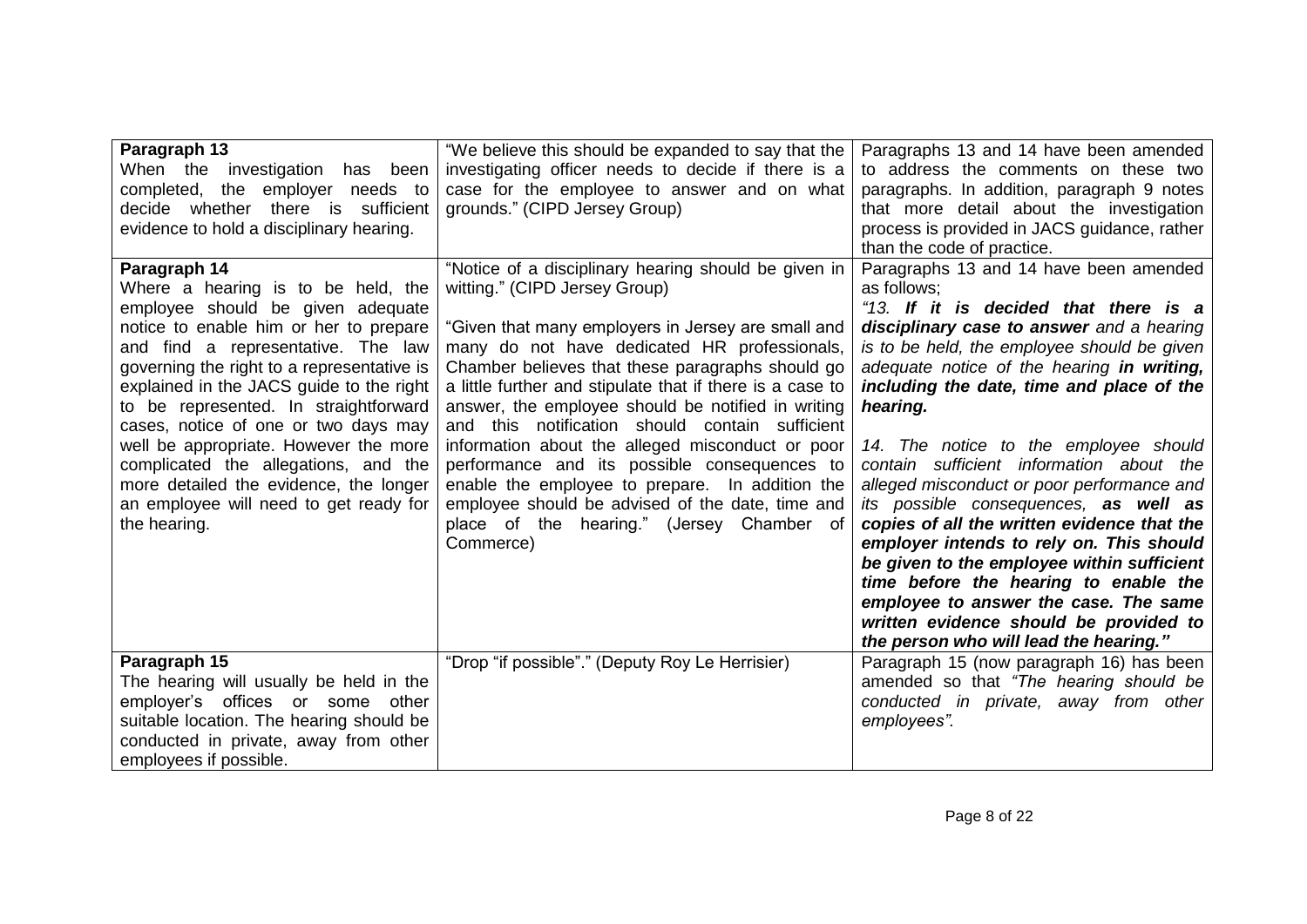| Paragraph 16<br>Prior to the hearing, the employee<br>should be given a copy of the results of<br>the investigation and an opportunity to<br>examine the evidence that the employer<br>has gathered.                                                                                                                                                                           | When you talk about a copy of the results what do<br>you mean? for clarity it should state ""Prior to the<br>hearing it would normally be appropriate to provide<br>copies of any written evidence (which may include<br>witness statements) to both the employee and the<br>disciplinary chair/panel."" (CIPD Jersey Group)<br>"By stipulating that the employee should be given a<br>copy of the results of the investigation, employers<br>or indeed investigators may think they have to give<br>an outcome rather than establish fact." (Jersey<br>Chamber of Commerce) | Having taken into account the comments,<br>paragraph 16 has been deleted as this is<br>now dealt with in the revised paragraph 14.<br>The new paragraph 16 notes that "More<br>information is provided in the JACS guide to<br>Disciplinary Investigations.              |
|--------------------------------------------------------------------------------------------------------------------------------------------------------------------------------------------------------------------------------------------------------------------------------------------------------------------------------------------------------------------------------|------------------------------------------------------------------------------------------------------------------------------------------------------------------------------------------------------------------------------------------------------------------------------------------------------------------------------------------------------------------------------------------------------------------------------------------------------------------------------------------------------------------------------------------------------------------------------|--------------------------------------------------------------------------------------------------------------------------------------------------------------------------------------------------------------------------------------------------------------------------|
| Paragraph 21<br>The hearing must be conducted in a way<br>which allows the employee to explain his<br>or her side of the story. If the employer<br>asks further questions of the employee<br>during the hearing, these questions<br>genuinely<br>be<br>aimed<br>should<br>at<br>discovering the employee's version of<br>events rather than simply catching him<br>or her out. | "In order to create balance and a level playing field<br>these provisions should also explicitly apply to any<br>questioning and cross examination of managers and<br>by<br>their<br>witnesses<br>the<br>employee<br>and<br>representative." (Anonymous Human Resources<br>Professional, public sector)                                                                                                                                                                                                                                                                      | Paragraph 21 has been amended to "The<br>hearing must be conducted in a way which<br>allows the employee to answer the case. If<br>questions are asked of anyone present<br>during the hearing, the questions should<br>genuinely be aimed at discovering the<br>facts". |
| Paragraph 23<br>The employer should make a written<br>note or minute of the hearing which<br>should be agreed by all parties who<br>were present at the hearing.                                                                                                                                                                                                               | "I have known it to be impossible to secure<br>"agreement" to such notes/minutes – it is more<br>reliable to place an obligation on the Chair of the<br>panel to ensure that as reasonable a record as<br>possible is made - "agreement" is unrealistic I am<br>afraid."<br><b>Resources</b><br>(Anonymous<br>Human<br>Professional, public sector)                                                                                                                                                                                                                          | The following sentence has been added to<br>paragraph 23; "If agreement cannot be<br>reached on the content of the note or minute,<br>then both versions of the account should be<br>placed on file."                                                                    |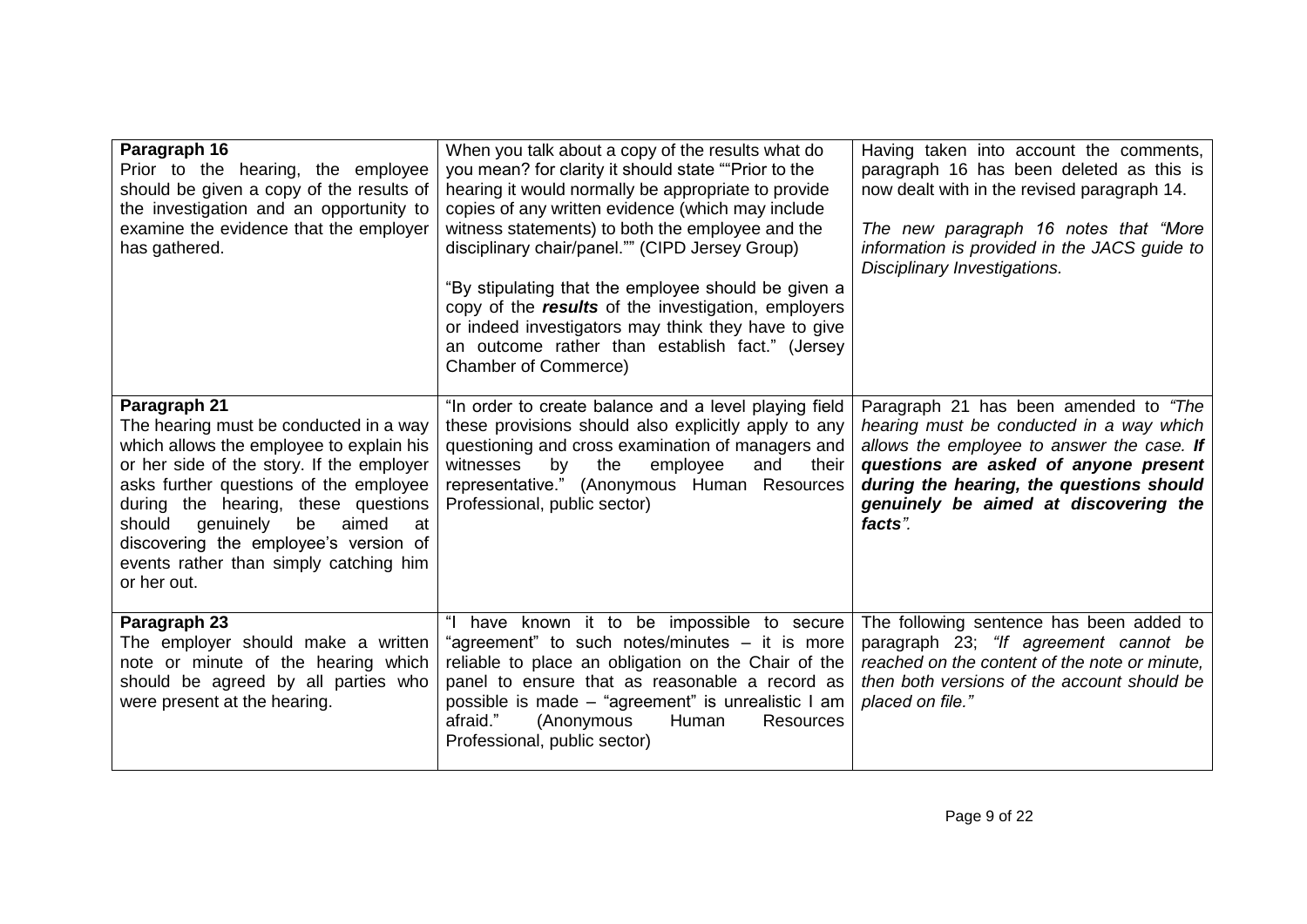| Paragraph 25                               | "I am very surprised at losing the reference to                                                 | This was removed to simplify the language of   |
|--------------------------------------------|-------------------------------------------------------------------------------------------------|------------------------------------------------|
| Before deciding what action to take, the   | "mitigating circumstances" – there are many classic                                             | the code of practice (Plain English). The term |
| employer should consider<br>all the        | cases in the body of UK and EEC law where these                                                 | 'mitigating circumstances' was thought to be   |
| surrounding circumstances<br>including     | are vital and compelling." (Anonymous Human                                                     | overly technical and it is considered that the |
| particular<br>whether there are any        | Resources Professional, public sector)                                                          | same intention is expressed more simply as     |
| circumstances or other facts that should   |                                                                                                 | revised. No change.                            |
| be taken into account which may make       |                                                                                                 |                                                |
| the conduct less serious.                  |                                                                                                 |                                                |
| Paragraph 28                               | "To be included within a contract has been deleted,                                             | The relevant sentence has been replaced        |
| Disciplinary action will normally take the | are you saying that it does not need to be included                                             | with "Unless specifically provided for in a    |
| form of a warning or a decision to         | in contractual terms? The above words have been                                                 | contract of employment, sanctions, such as     |
| dismiss. Employers should be aware         | replaced by "may be offered instead of dismissal"                                               | demotion, a reduction in salary or a loss of   |
| that sanctions such as demotion,           | firstly, Chamber believes that sanctions given to an                                            | seniority should be agreed with the            |
| suspension without pay or a financial      | employee should be of the employer's choice – not                                               | employee, otherwise such action might          |
| penalty may be offered instead of          | offered - as you could then be left with a situation of                                         | amount to a breach of contract which could     |
| dismissal.                                 | non acceptance. This new wording could also result                                              | result in a claim to the Tribunal or a court". |
|                                            | in more dismissals occurring." (Jersey Chamber of                                               |                                                |
|                                            | Commerce)                                                                                       |                                                |
|                                            |                                                                                                 |                                                |
|                                            | "You have removed the clarification for employers                                               |                                                |
|                                            | that this needs to be in their contracts to be able to                                          |                                                |
|                                            | demote etc. $-$ is this no longer the case?" (CIPD                                              |                                                |
|                                            | Jersey Group)                                                                                   |                                                |
|                                            |                                                                                                 |                                                |
|                                            | "In my view, it is important to emphasise that                                                  |                                                |
|                                            | alternative sanctions such as demotion or                                                       |                                                |
|                                            | suspension without pay may only be imposed<br>provided there is contractual authority to o so - |                                                |
|                                            | otherwise such action may be in breach of contract                                              |                                                |
|                                            | (unless the employee accepts such a sanction being                                              |                                                |
|                                            | imposed). For example demioting an employee                                                     |                                                |
|                                            | without sufficient reason may constitute a breach of                                            |                                                |
|                                            |                                                                                                 |                                                |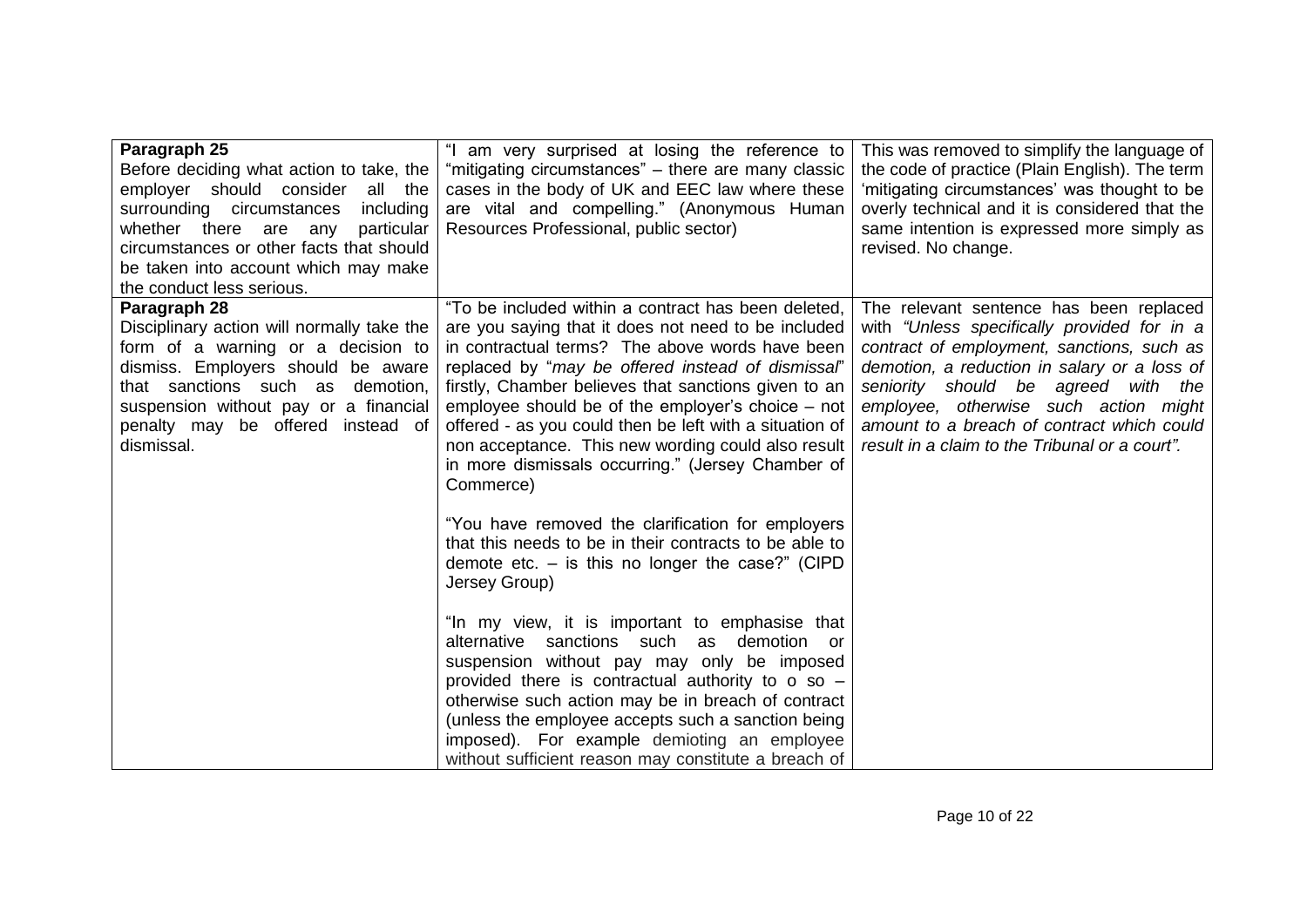|                                                                                                                                                                                            | mutual trust and confidence but a demotion is in any<br>event likely to be a breach of the express terms of<br>the contract, unless it is specifically permitted in the<br>contract or the employee gives their consent to it<br>(Hilton v Shiner Ltd Builders Merchants [2001] IRLR<br>727). The final sentence of para 28 could therefore<br>read: "Employers may decide to impose other<br>sanctions, such as demotion or a reduction in salary<br>where contracts permit such sanctions. If the<br>contract does not permit demotion or salary<br>reduction the employer may be in breach of contract<br>unless the employee agrees to the sanction being<br>imposed."" (Huw Thomas, Carey Olsen)<br>"The statements here are most welcome - I can<br>however imagine circumstances where a demotion<br>or downgrading may be defined as a dismissal from<br>post "A" and re-engagement into post "B" and<br>therefore deemed to be a matter for the JET to<br>decide. This could create as much work for JET as it<br>avoids."<br>(Anonymous<br>Human<br>Resources<br>Professional, public sector) |                                                                                                                      |
|--------------------------------------------------------------------------------------------------------------------------------------------------------------------------------------------|---------------------------------------------------------------------------------------------------------------------------------------------------------------------------------------------------------------------------------------------------------------------------------------------------------------------------------------------------------------------------------------------------------------------------------------------------------------------------------------------------------------------------------------------------------------------------------------------------------------------------------------------------------------------------------------------------------------------------------------------------------------------------------------------------------------------------------------------------------------------------------------------------------------------------------------------------------------------------------------------------------------------------------------------------------------------------------------------------------|----------------------------------------------------------------------------------------------------------------------|
| Paragraph 32<br>Once that time period has expired then<br>the warning should be disregarded in<br>any future disciplinary proceedings and<br>removed from the employee's personal<br>file. | "Whilst we would obviously never treat an expired<br>warning as 'live', we would not advocate removing<br>them from personnel files in case a pattern of<br>behaviour could be demonstrated in the future and<br>influence a disciplinary outcome as an additional<br>(but not determining factor) as per the UK<br>Employment Tribunal case Airbus UK Ltd v Webb<br>(2008)." (Anonymous employer, private sector)                                                                                                                                                                                                                                                                                                                                                                                                                                                                                                                                                                                                                                                                                      | "and<br><b>The</b><br>words<br>removed<br>from<br>the<br>employee's personal file" are removed from<br>paragraph 32. |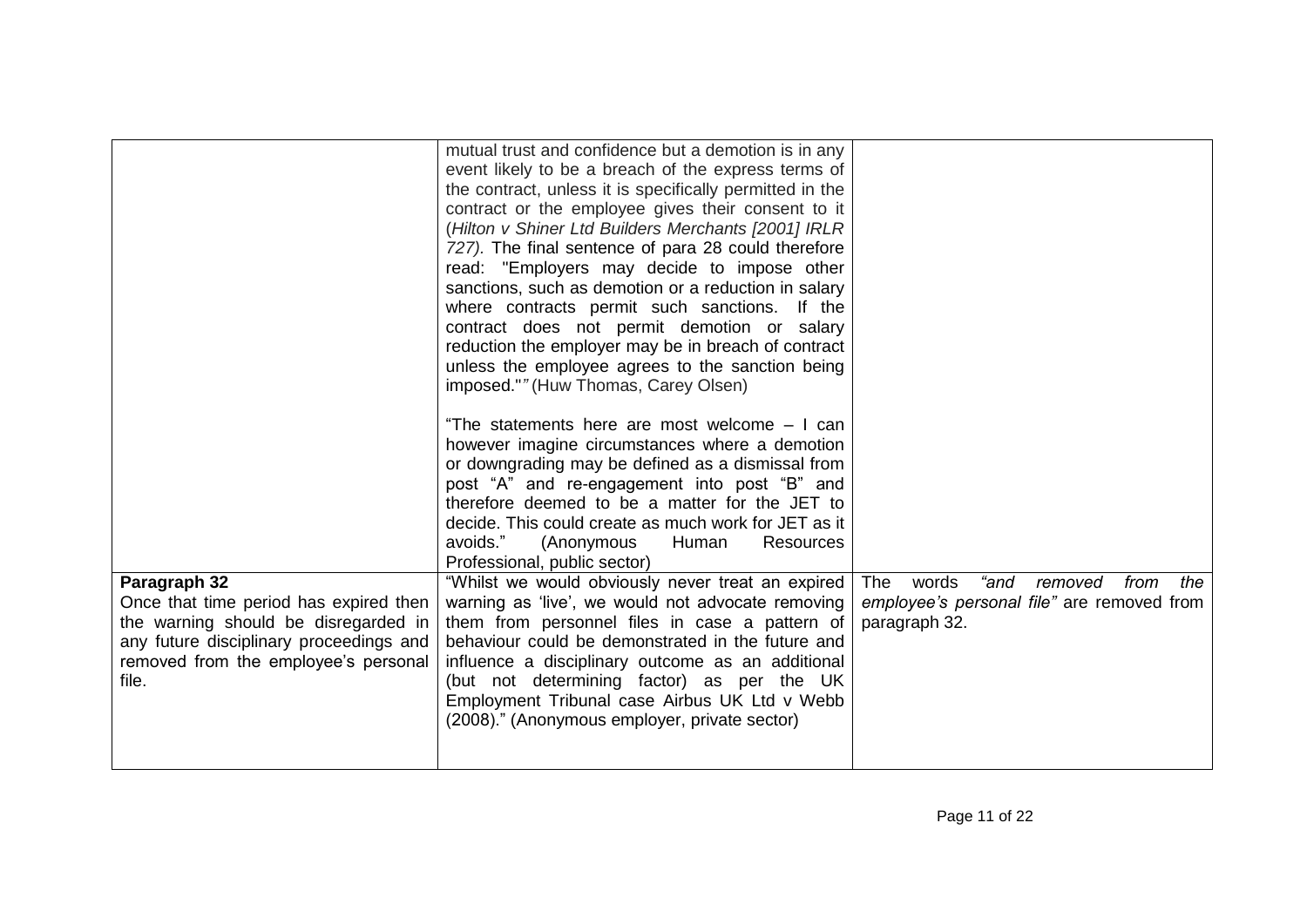|                                                                                       | "It is impractical to request employers to remove<br>disciplinary notes, letters etc. from a personnel file<br>once the warning is no longer in play. For various<br>reasons documents of this nature do need to be<br>held on file (but not referred too), especially if the<br>employee brings a claim later, for example personal<br>injury. Removing it would mean that the employer<br>would not have the paperwork to defend such a<br>claim." (CIPD Jersey Group)<br>"A warning should not be removed from the file even<br>when expired. There are other laws and regulations<br>that come into play within the employment context<br>e.g. H&S duty of care and should an employer give<br>a warning about wearing personal protective<br>equipment then that warning should remain on file in<br>case of a defence for any potential personal injury<br>claims which might only arrive at the employers desk<br>after 3 years. This is paramount." (Jersey Chamber<br>of Commerce) |                                                                                           |
|---------------------------------------------------------------------------------------|---------------------------------------------------------------------------------------------------------------------------------------------------------------------------------------------------------------------------------------------------------------------------------------------------------------------------------------------------------------------------------------------------------------------------------------------------------------------------------------------------------------------------------------------------------------------------------------------------------------------------------------------------------------------------------------------------------------------------------------------------------------------------------------------------------------------------------------------------------------------------------------------------------------------------------------------------------------------------------------------|-------------------------------------------------------------------------------------------|
| Paragraph 38<br>However, even in cases of gross                                       | "This paragraph could emphasise more explicitly<br>that the commission of an act of gross misconduct                                                                                                                                                                                                                                                                                                                                                                                                                                                                                                                                                                                                                                                                                                                                                                                                                                                                                        | Paragraph 38 is amended to "However, even<br>in cases of gross misconduct, the employer   |
| misconduct, the employer should still<br>follow a fair procedure. Indeed, the fact    | will not necessarily make a dismissal fair - the<br>employer must follow a fair procedure, including                                                                                                                                                                                                                                                                                                                                                                                                                                                                                                                                                                                                                                                                                                                                                                                                                                                                                        | should still follow a fair procedure because<br>an act of gross misconduct does not       |
| that the employee is accused of gross                                                 | considering any mitigating factors advanced by the                                                                                                                                                                                                                                                                                                                                                                                                                                                                                                                                                                                                                                                                                                                                                                                                                                                                                                                                          | necessarily make a dismissal fair. The fact                                               |
| misconduct makes it even more                                                         | employee or known to the employer, such as any                                                                                                                                                                                                                                                                                                                                                                                                                                                                                                                                                                                                                                                                                                                                                                                                                                                                                                                                              | that the employee is accused of gross                                                     |
| important that the principles outlined in<br>paragraph 3 of this code of practice are | explanations for the employeee's actions, the<br>employee's long service, the consequences of                                                                                                                                                                                                                                                                                                                                                                                                                                                                                                                                                                                                                                                                                                                                                                                                                                                                                               | misconduct makes it even more important<br>that the principles outlined in paragraph 3 of |
| adhered to.                                                                           | dismissal and any previously unblemished record.                                                                                                                                                                                                                                                                                                                                                                                                                                                                                                                                                                                                                                                                                                                                                                                                                                                                                                                                            | this code of practice are adhered to."                                                    |
|                                                                                       | (Brito-Babapulle v Ealing Hospital NHS Trust                                                                                                                                                                                                                                                                                                                                                                                                                                                                                                                                                                                                                                                                                                                                                                                                                                                                                                                                                |                                                                                           |
|                                                                                       | UKEAT/0358/12.)" (Huw Thomas, Carey Olsen)                                                                                                                                                                                                                                                                                                                                                                                                                                                                                                                                                                                                                                                                                                                                                                                                                                                                                                                                                  |                                                                                           |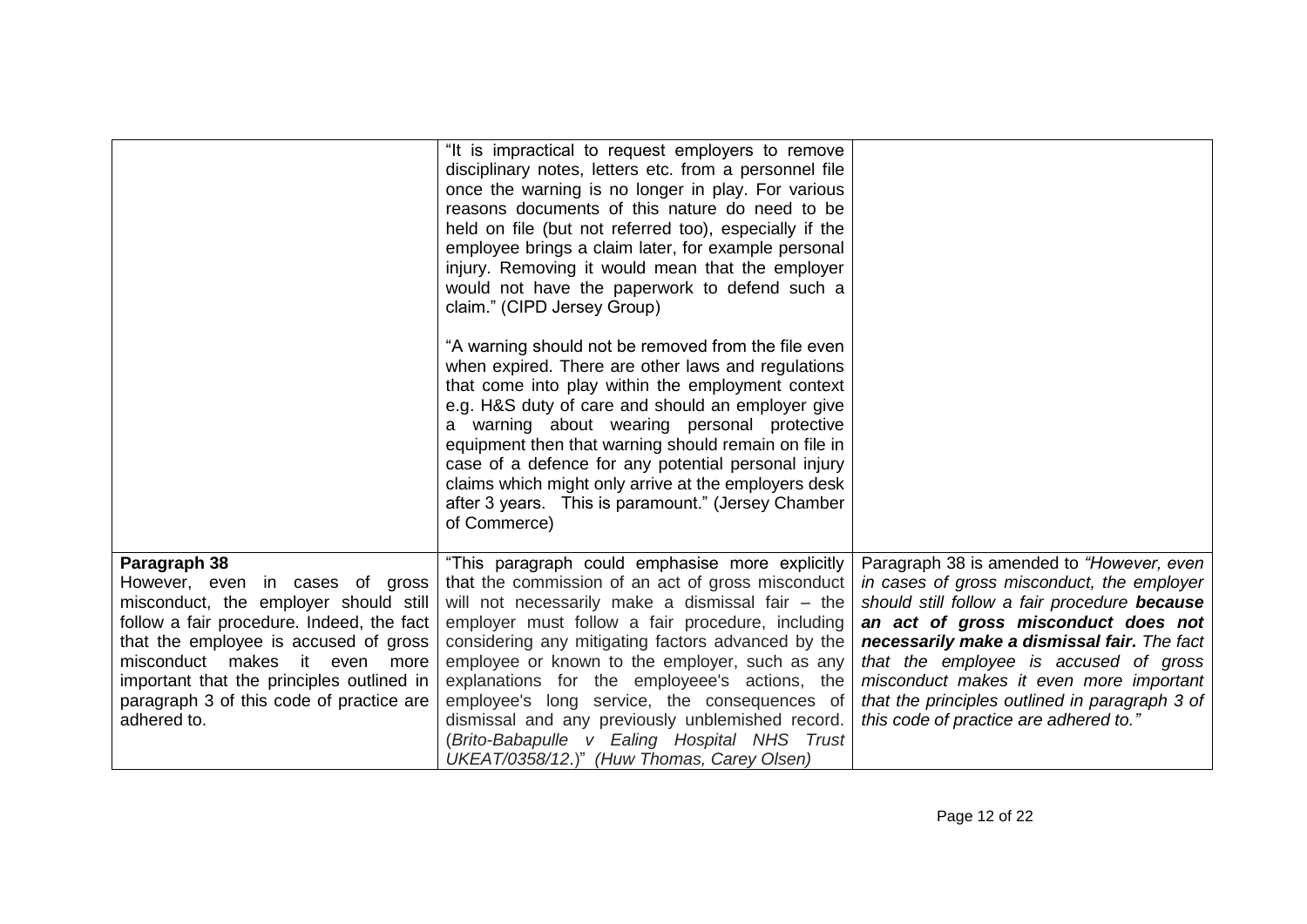|                                                                                                                                                                                                                                                                                                                                                                                                                                                                                                        | "I would make an exception if the employee admits<br>"guilt" after due reflection. Obviously this must be<br>documented." (Deputy Roy Le Herrisier)                                                                                                                                                                                                                                                                                                                                                                                                                                                                                                                                                                                                                                                                               | Such an exception could create problems,<br>including the potential for coercion. No<br>change.                                                                                                                                                                                                                                                                                                                                                                                       |
|--------------------------------------------------------------------------------------------------------------------------------------------------------------------------------------------------------------------------------------------------------------------------------------------------------------------------------------------------------------------------------------------------------------------------------------------------------------------------------------------------------|-----------------------------------------------------------------------------------------------------------------------------------------------------------------------------------------------------------------------------------------------------------------------------------------------------------------------------------------------------------------------------------------------------------------------------------------------------------------------------------------------------------------------------------------------------------------------------------------------------------------------------------------------------------------------------------------------------------------------------------------------------------------------------------------------------------------------------------|---------------------------------------------------------------------------------------------------------------------------------------------------------------------------------------------------------------------------------------------------------------------------------------------------------------------------------------------------------------------------------------------------------------------------------------------------------------------------------------|
| Paragraphs 44 and 45<br>Where the size of the employer permits<br>this, the appeal should be conducted by<br>a more senior level of manager than<br>presided over the disciplinary hearing<br>and who has not previously been<br>involved in the case.<br>In smaller employers this will not be<br>possible, but an appeal should still be<br>offered so that the employer has a<br>chance to reconsider the action that has<br>been taken and listen to any fresh<br>arguments that may be presented. | "To ensure a fresh review, could an employer in a<br>small company, with the employees agreement,<br>bring in a third party such as a senior manager from<br>elsewhere?" (Deputy Roy Le Herrisier)<br>"A more senior level of manager may not always be<br>practical, for example, would a director be able to<br>chair the disciplinary hearing and an other director<br>not be able to chair the appeal?" (CIPD Jersey<br>Group)<br>"Appeals may not always be held by a more senior<br>person, indeed in a case where there are two<br>directors, one could attend to the hearing whilst the<br>other to the appeal. Rather than say "senior person"<br>you could say "someone not previously involved,"<br>again this would need to be subject to the size and<br>resources of the employer." (Jersey Chamber of<br>Commerce) | Paragraphs 44 and 45 are amended to<br>reflect the comments and to clarify that this<br>may also be an issue for reasons other than<br>the size of the business -<br>"44. The appeal should be conducted by a<br>more senior level of manager than presided<br>over the disciplinary hearing, if possible, or<br>at least someone who has not previously<br>been involved in the case."                                                                                               |
| Paragraph 46<br>An appeal should essentially abide by<br>the same principles of fairness as a<br>disciplinary hearing $-$ including the right<br>of the employee to be represented. It<br>may amount to a complete rehearing of<br>the case but it is also acceptable to<br>focus on particular grounds of appeal<br>raised by the employee.                                                                                                                                                           | "We would recommend that the appeal hearing is<br>adjourned prior to an outcome being given, therefore<br>we would like the follow clause added to both<br>sections of appeal "Once the appeal has been<br>heard, the person conducting the appeal should<br>adjourn the hearing to consider the information<br>before making a decision."" (CIPD Jersey Group)                                                                                                                                                                                                                                                                                                                                                                                                                                                                   | Paragraphs 45 (and paragraph 60) are<br>amended; "45. This may not be possible, but<br>an appeal should still be offered so that the<br>employer (or the person nominated by the<br>employer) has a chance to reconsider the<br>action that has been taken and listen to any<br>fresh arguments that may be presented.<br>Once the appeal has been heard, the<br>person conducting the appeal should<br>adjourn the hearing to consider the<br>information before making a decision." |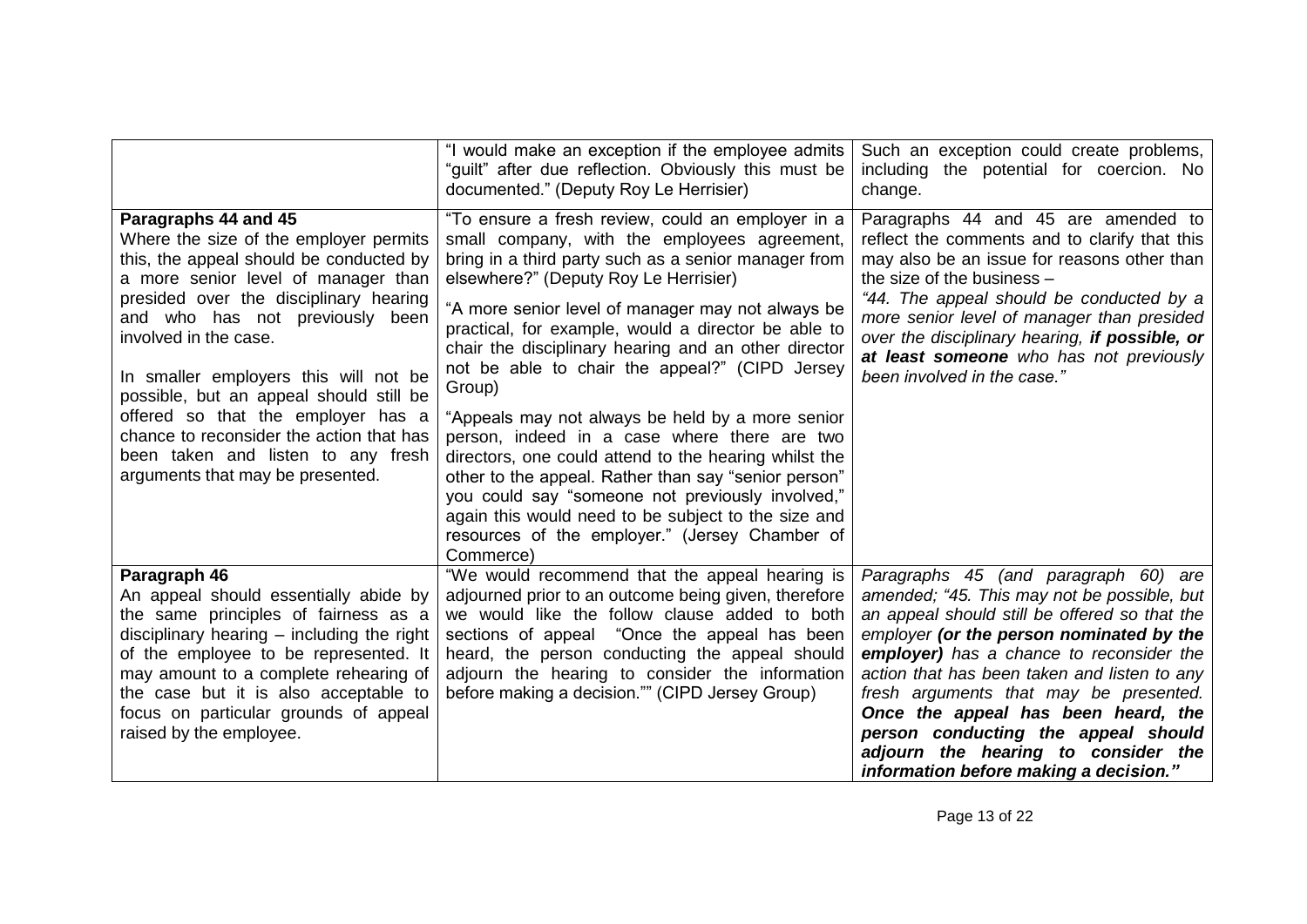|                                                                                                                                                                                                                                                  | "This states that an appeal hearing may involve a<br>complete rehearing of the case, Chamber would like<br>the following wording added "depending upon the<br>grounds of the appeal". It should also be stated here<br>that an adjournment is required before any decision<br>on the appeal is given." (Jersey Chamber of<br>Commerce)                                                                | Paragraph 46 is amended to "It may amount"<br>to a complete rehearing of the case, if<br>appropriate"                                                                                                                                                                                                                                                                                                                                                                                                                                                                                                                                                                                                                                             |
|--------------------------------------------------------------------------------------------------------------------------------------------------------------------------------------------------------------------------------------------------|-------------------------------------------------------------------------------------------------------------------------------------------------------------------------------------------------------------------------------------------------------------------------------------------------------------------------------------------------------------------------------------------------------|---------------------------------------------------------------------------------------------------------------------------------------------------------------------------------------------------------------------------------------------------------------------------------------------------------------------------------------------------------------------------------------------------------------------------------------------------------------------------------------------------------------------------------------------------------------------------------------------------------------------------------------------------------------------------------------------------------------------------------------------------|
| Paragraph 47<br>A grievance is a complaint raised by an<br>employee about the way in which he or<br>she is being treated by the employer. A<br>reasonable employer will seek to deal<br>fairly with grievances raised by an<br>employee.         | "A grievance can be raised by an employee due to<br>the treatment of another employee $-$ it does not<br>always have to the be the employer!" (CIPD Jersey<br>Group)<br>"Grievances are not only raised by employees<br>against their employer, they are also raised against<br>other employees." (Jersey Chamber of Commerce)                                                                        | Paragraph 47 is amended to "Grievances are<br>concerns, problems or complaints<br>that<br>employees raise with their employers."<br>Paragraph 2 has also been amended to state<br>that "Part 2 of the code of practice applies in<br>grievance situations which arise where<br>employees raise concerns, problems or<br>complaints with their employer".                                                                                                                                                                                                                                                                                                                                                                                          |
| Paragraph 50<br>On receiving the grievance the employer<br>should organise a hearing with the<br>employee to discuss his or her<br>concerns. This should be arranged as<br>quickly as possible and take place at a<br>reasonable time and place. | "My recent experience in the UK suggests that it is<br>more and more common to avoid the use of<br>"hearings" as the label in grievance processes so it<br>seems retro to replace the more neutral "meetings"<br>with the more formal/adversarial; "hearings" as<br>appears to be the case in this document. It seems a<br>backward step." (Anonymous Human Resources<br>Professional, public sector) | The term 'hearing' was already used<br>throughout most of this code. References to<br>a 'meeting' were removed to clarify that the<br>code relates to formal disciplinary and<br>grievance hearings, not informal meetings.<br>'Formal'<br>does not<br>necessarily<br>mean<br>'adversarial'. Whilst employers may be using<br>the term 'hearings' less frequently in<br>practice, the ACAS code uses both terms<br>without defining a difference between the<br>two, which may be confusing. The statutory<br>right to representation only arises in relation<br>to a 'disciplinary/grievance hearing'. To call a<br>grievance<br>hearing<br>meeting<br>a<br>may<br>inadvertently imply that it is different or of<br>less importance. No change. |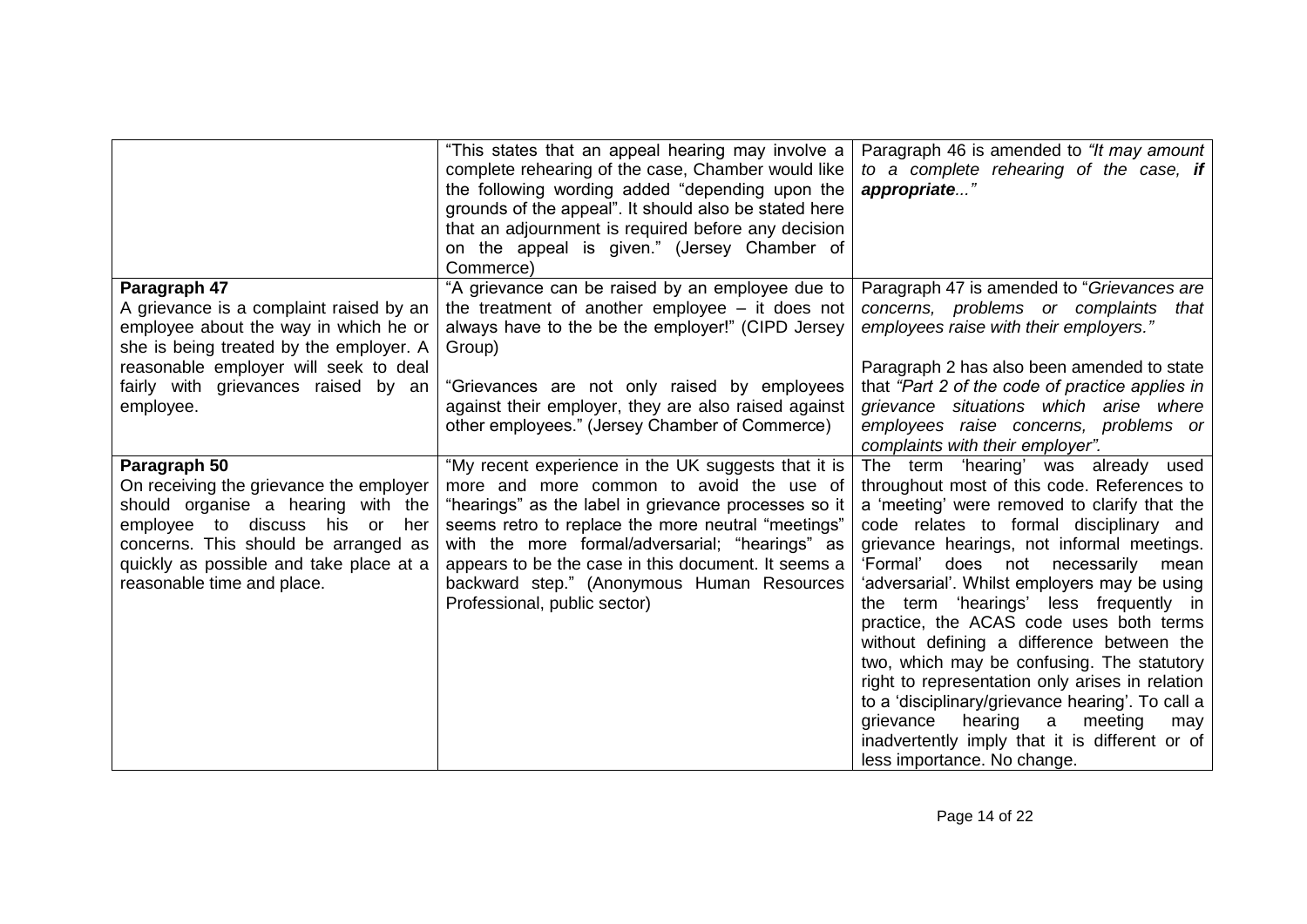| Paragraph 54<br>Ideally the investigation will be carried<br>out by a manager who will not be<br>conducting the grievance hearing itself,<br>but this is less important in the case of a<br>grievance hearing than it is in relation to<br>disciplinary matter. In smaller<br>a<br>employers especially, the investigation<br>will often be carried out by the same<br>manager who will eventually conduct the<br>hearing.                                                                                                                                              | "We do not see the need for a separate investigation<br>officer in a grievance case. A disciplinary needs to<br>have three independent decision makers to ensure<br>the requirements of natural justice are met when a<br>dismissal or other sanction is contemplated In a<br>grievance, the matter is instigated by the employee,<br>not management. The purpose of the process is<br>simply to look at the facts presented by the<br>employee and make sufficient investigations to<br>decide whether or not to uphold their complaint. We<br>believe one independent manager is sufficient to<br>gather, review and decide on the facts. If there has<br>been any bias on the part of the hearing manager,<br>this can be rectified at appeal." (Anonymous<br>employer, private sector) | As far as possible, this should be undertaken<br>by different people. The code already<br>accepts that the requirements may be<br>different in the case of a grievance hearing<br>and particularly for smaller employers. The<br>paragraph is amended to "If possible the<br>investigation will be carried out by a manager<br>who will not be conducting the grievance<br>hearing itself".                                                                                                                                                  |
|-------------------------------------------------------------------------------------------------------------------------------------------------------------------------------------------------------------------------------------------------------------------------------------------------------------------------------------------------------------------------------------------------------------------------------------------------------------------------------------------------------------------------------------------------------------------------|--------------------------------------------------------------------------------------------------------------------------------------------------------------------------------------------------------------------------------------------------------------------------------------------------------------------------------------------------------------------------------------------------------------------------------------------------------------------------------------------------------------------------------------------------------------------------------------------------------------------------------------------------------------------------------------------------------------------------------------------------------------------------------------------|----------------------------------------------------------------------------------------------------------------------------------------------------------------------------------------------------------------------------------------------------------------------------------------------------------------------------------------------------------------------------------------------------------------------------------------------------------------------------------------------------------------------------------------------|
| Paragraphs 56 and 57<br>If the grievance is upheld, the employer<br>will need to decide what action to take.<br>This can be as simple as offering an<br>apology to the employee or it may<br>involve reversing a decision or agreeing<br>to changes in working practices.<br>If the grievance is rejected, this should<br>be clearly explained to the employee<br>along with the basis for the decision.<br>While this may be done orally, it should<br>also be confirmed in writing. The<br>employee should also be informed that<br>he or she has the right to appeal | "Appeals should be available against the first<br>decision of a grievance hearing even if the<br>grievance is upheld. Our suggestion would be to<br>include a new paragraph 58 which deals with<br>appeals and take the sentence at the end of 57.<br>Possible wording "Where an employee feels their<br>grievance has not been satisfactorily resolved they<br>should have the right of appeal"." (Jersey Chamber<br>of Commerce)                                                                                                                                                                                                                                                                                                                                                         | Paragraphs 58 and 59 have been replaced,<br>as follows;<br>"58. The employee should be informed of the<br>right to appeal if he or she is not content with<br>the decision.<br>The right to appeal<br>59. An employee who feels that their<br>grievance has not been satisfactorily<br>resolved should advise the employer in<br>writing of the grounds for their appeal. An<br>appeal should essentially abide by the same<br>principles of fairness as a grievance hearing<br>- including the right of the employee to be<br>represented." |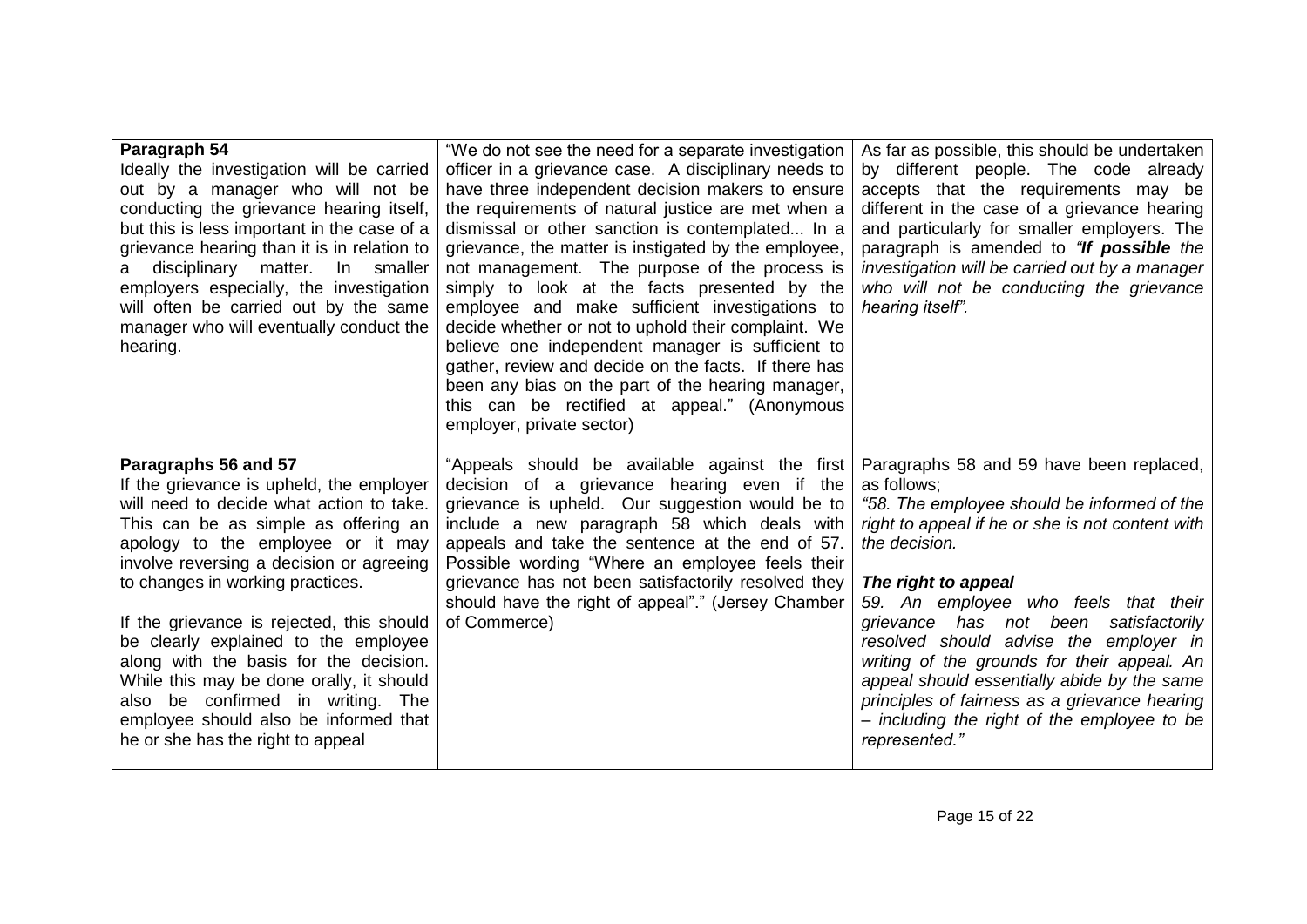| Paragraph 60<br>The manager conducting the appeal<br>should consider carefully the points<br>made by the employee before reaching<br>a decision.                                      | We would recommend that the appeal hearing is<br>adjourned prior to an outcome being given, therefore<br>we would like the follow clause added to both<br>sections of appeal "Once the appeal has been<br>heard, the person conducting the appeal should<br>adjourn the hearing to consider the information<br>before making a decision." (CIPD Jersey Group)                                                                                             | Paragraph 60 is amended as suggested; "60.<br>The <b>person</b> conducting the appeal should<br>consider carefully the points made by the<br>employee and should adjourn the hearing<br>to consider the information<br>before<br>reaching a decision."                                                                                                                                                                                                                                                                                                                                                                                                            |
|---------------------------------------------------------------------------------------------------------------------------------------------------------------------------------------|-----------------------------------------------------------------------------------------------------------------------------------------------------------------------------------------------------------------------------------------------------------------------------------------------------------------------------------------------------------------------------------------------------------------------------------------------------------|-------------------------------------------------------------------------------------------------------------------------------------------------------------------------------------------------------------------------------------------------------------------------------------------------------------------------------------------------------------------------------------------------------------------------------------------------------------------------------------------------------------------------------------------------------------------------------------------------------------------------------------------------------------------|
| Paragraph 62<br>Once a grievance has been concluded,<br>the employer may want to give<br>consideration to what actions<br>are<br>needed to improve relationships in the<br>workplace. | "I suggest that this should explicitly refer to and<br>commit the employee too." (Anonymous Human<br>Resources Professional, public sector)                                                                                                                                                                                                                                                                                                               | Paragraph 62 is amended to "Once a<br>grievance has been concluded, the employer<br>may want to give consideration to what<br>actions could be taken by the employer<br>and/or the<br>employees to<br>improve<br>relationships in the workplace."                                                                                                                                                                                                                                                                                                                                                                                                                 |
| Other comments on the revised code<br>of practice                                                                                                                                     | "Throughout the codes it talks about employers<br>behaving reasonably and fairly and we believe that<br>employees should be reminded to act the same<br>when going through any process. Issues such as<br>delays, postponements, stress related concerns, no<br>shows and, the most common, providing sick notes<br>so the process stalls for an age is something that<br>many employers face on a monthly basis." (Jersey<br><b>Chamber of Commerce)</b> | The introduction to the code has been<br>revised to include reasonable employee<br>behaviour; "In preparing this code of<br>practice, the Minister has had careful regard<br>to the need not to burden employers with<br>excessive bureaucracy. It is hoped that this<br>code of practice can contribute to the<br>success of businesses in Jersey by setting<br>out a clear framework of reasonable and fair<br>treatment. This will help employers deal<br>effectively with issues that arise in the<br>workplace and help employees to raise their<br>concerns in a constructive and proportionate<br>manner and to act reasonably throughout<br>the process." |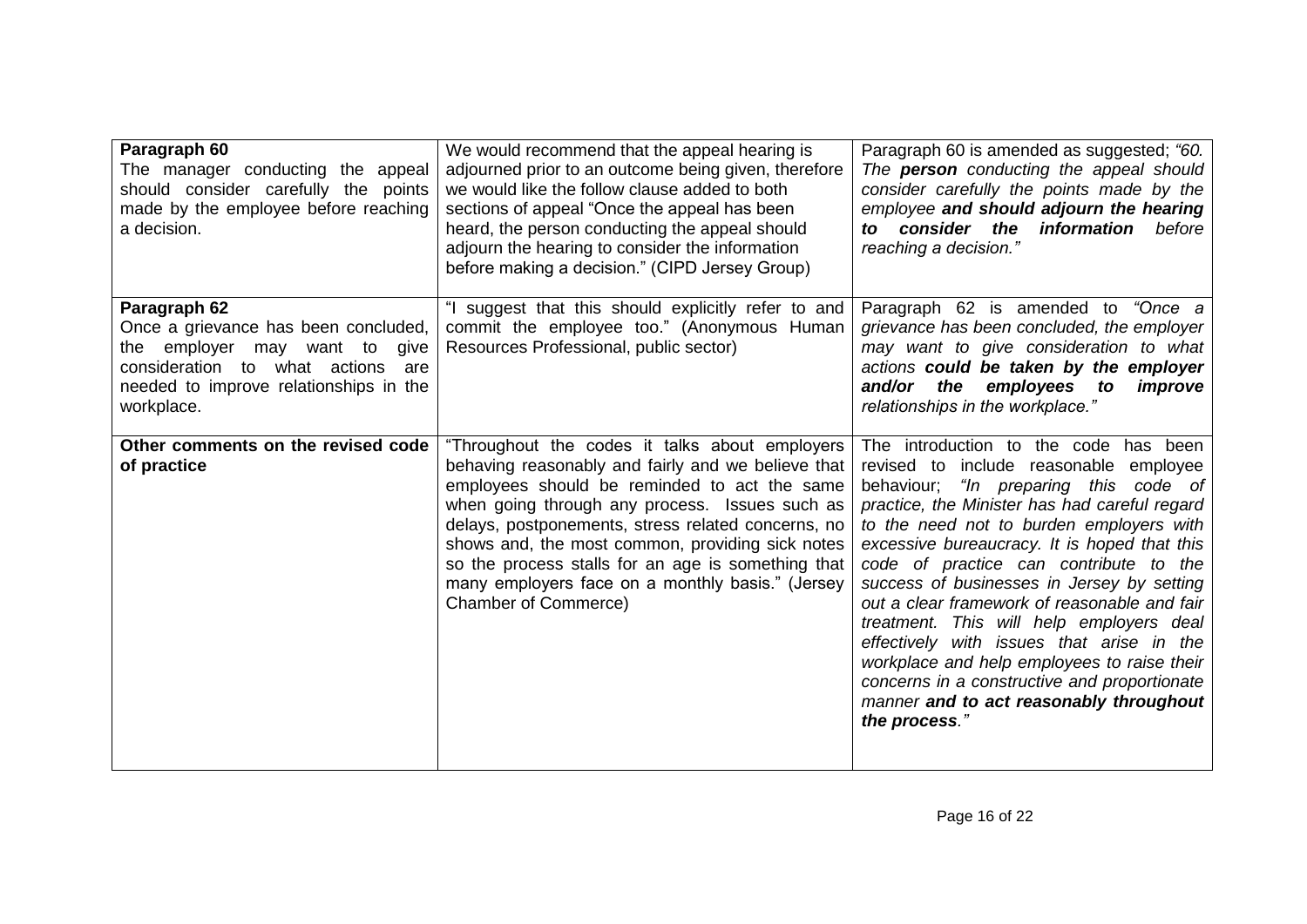|                                                              | "The grievance procedure is for individual issues<br>and should be not used for collective issues.<br>collective grievances should be dealt with in<br>accordance with the employers' collective dispute<br>procedures." (Jersey Chamber of Commerce)                                                                                                                                                                           | A new paragraph is added similar to that<br>included in the ACAS code of practice;<br>"Collective grievances<br>63. This code of practice does not apply to<br>grievances raised on behalf of two or more<br>employees by a representative of a<br>recognised trade union where there is a<br>trade union recognition agreement in place<br>with the employer. These grievances should<br>be dealt with in accordance with the<br>employer's collective grievance process or<br>the recognition agreement, as appropriate." |
|--------------------------------------------------------------|---------------------------------------------------------------------------------------------------------------------------------------------------------------------------------------------------------------------------------------------------------------------------------------------------------------------------------------------------------------------------------------------------------------------------------|-----------------------------------------------------------------------------------------------------------------------------------------------------------------------------------------------------------------------------------------------------------------------------------------------------------------------------------------------------------------------------------------------------------------------------------------------------------------------------------------------------------------------------|
|                                                              | "It should be a disciplinary offence to fail to comply<br>with the code of practice So that the codes are<br>properly enforceable. If staff ignore the codes under<br>the law there should be sanctions, otherwise what is<br>the point?" (Anonymous)                                                                                                                                                                           | This is a code of practice, not law, and so we<br>cannot create an offence. The code must be<br>taken into account by the Tribunal or a court<br>where it is relevant to any proceedings. No<br>change.                                                                                                                                                                                                                                                                                                                     |
|                                                              | "There should be the right of <b>appeal</b> by a<br>complainant, eg third party complaint against a staff<br>member, dealt with etc, then third party (other<br>member of staff or member of the public) needs to<br>be notified and have right of attendance at hearing,<br>and if dissatisfied with any part of the process the<br>right to an independent review of the proceedings<br>and process and outcome." (Anonymous) | Such a provision is unlikely to be appropriate<br>for this code of practice. The intention of<br>revising the code of practice is to help<br>employers and employees in businesses of<br>all sizes to deal with matters relating to<br>discipline and grievance in a fair and<br>appropriate way. No change.                                                                                                                                                                                                                |
| General comments on disciplinary<br>and grievance procedures | "There should also be some form of oversight to the<br>process of investigating and adjudicating on<br>complaints against senior members of staff. For<br>example in the civil service a complaint against a                                                                                                                                                                                                                    | Such a provision is unlikely to be appropriate<br>for this code of practice. Employers may<br>have their own internal policies/procedures<br>for such matters. No change.                                                                                                                                                                                                                                                                                                                                                   |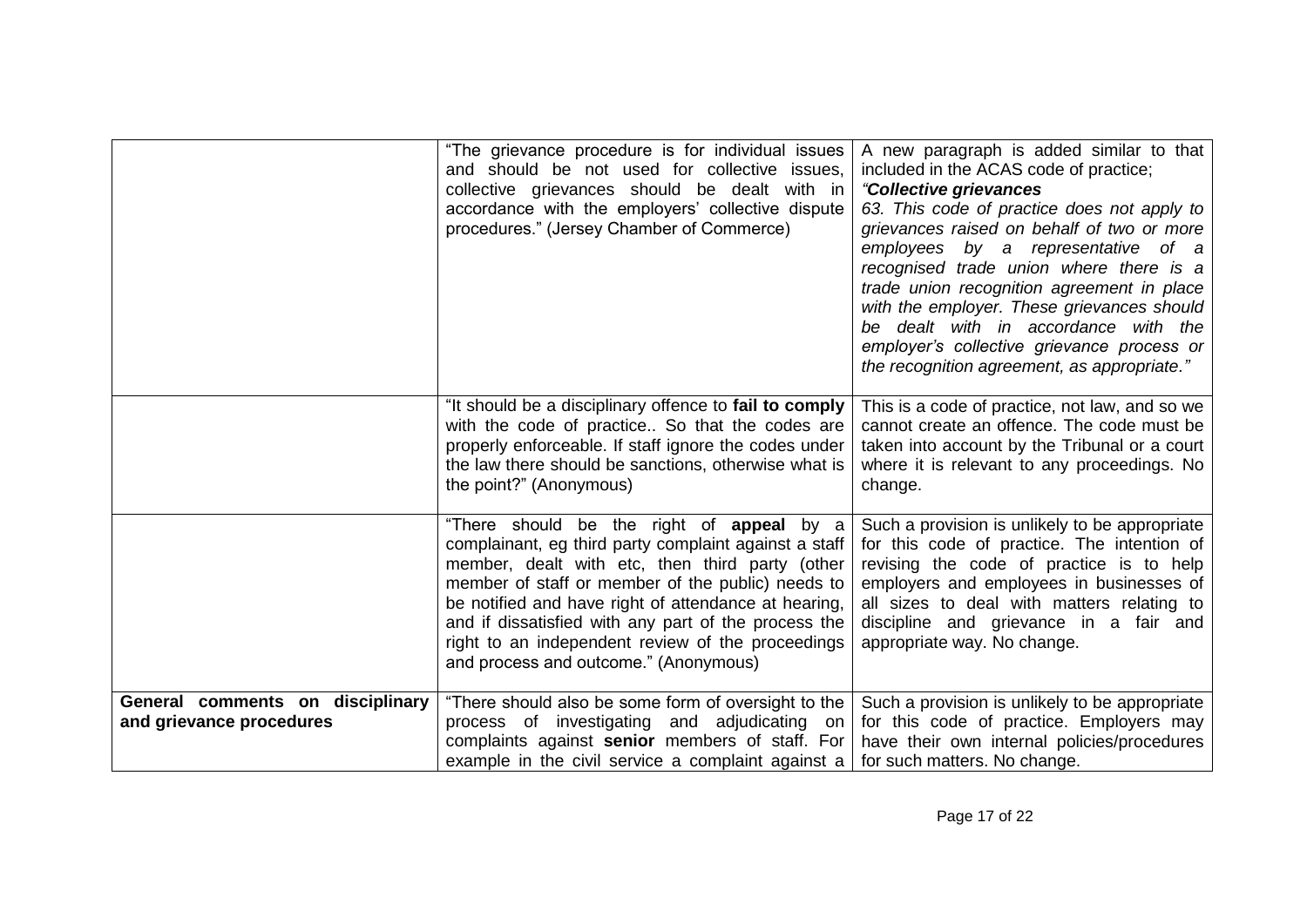| senior member of staff would be investigated by<br>another senior member of staff. To ensure<br>transparency and fairness to staff member and<br>complainant, as well as the appointed investigator,<br>an independent set of eyes, such as from JACS or a<br>Jurat, or mediation trained Advocate to ensure<br>fairness and impartiality, and avoid suggestions and<br>inferences<br>"closed<br>shop"<br>of<br>a<br>sticking<br>together." (Anonymous)                                                                                                                                                                                                                                               |                                                                                                                                                                                                                                                                                                                                                                                                                                                                                                                                                                                                                                                                                                                                                                                     |
|-------------------------------------------------------------------------------------------------------------------------------------------------------------------------------------------------------------------------------------------------------------------------------------------------------------------------------------------------------------------------------------------------------------------------------------------------------------------------------------------------------------------------------------------------------------------------------------------------------------------------------------------------------------------------------------------------------|-------------------------------------------------------------------------------------------------------------------------------------------------------------------------------------------------------------------------------------------------------------------------------------------------------------------------------------------------------------------------------------------------------------------------------------------------------------------------------------------------------------------------------------------------------------------------------------------------------------------------------------------------------------------------------------------------------------------------------------------------------------------------------------|
| "In particular the timetables involved for investigation<br>and adjudication should be rigorously set and<br>enforced. Maybe some corporate central reporting<br>on statistics such as<br>Complaints made<br>Grievances lodged<br>Punctuality and timekeeping<br>Internal or external<br>Investigations conducted<br>Hearings conducted<br>Outcomes/sanctions<br>Complainant satisfaction<br>with<br>process<br>(feedback on complaints)<br>There then needs an annual review by senior HR<br>professional on whether the revised procedures are<br>working maybe in conjunction with Industrial tribunal,<br>Jacs, and local HR private sector professional to<br>ensure best practice." (Anonymous) | It is unlikely to be appropriate to include<br>rigorous timetables given that the procedure<br>in the code of practice is intended to be<br>appropriate for all sizes of business.<br>A requirement for an annual review is<br>unlikely to be appropriate for a code of<br>practice. The intention is to set out a general<br>procedure so that the code of practice does<br>not have to be repeatedly reviewed and<br>made by Order. Employers are likely to value<br>consistency<br>and<br>familiarity<br>with<br>straightforward<br>rather<br>than<br>processes,<br>having to frequently review their<br>own<br>procedures. Any difficulties or concerns that<br>arise in relation to the revised code of<br>practice are likely to come to the attention of<br>JACS. No change. |
| chapman report defined<br>bullying<br>"The<br>and<br>harassment and this needs to be weaved into the<br>codes of practice so that all employers and HR                                                                                                                                                                                                                                                                                                                                                                                                                                                                                                                                                | Such a provision would be too specific and<br>not appropriate for this code. JACS website<br>includes<br>guidance<br>bullying<br>on<br>and                                                                                                                                                                                                                                                                                                                                                                                                                                                                                                                                                                                                                                          |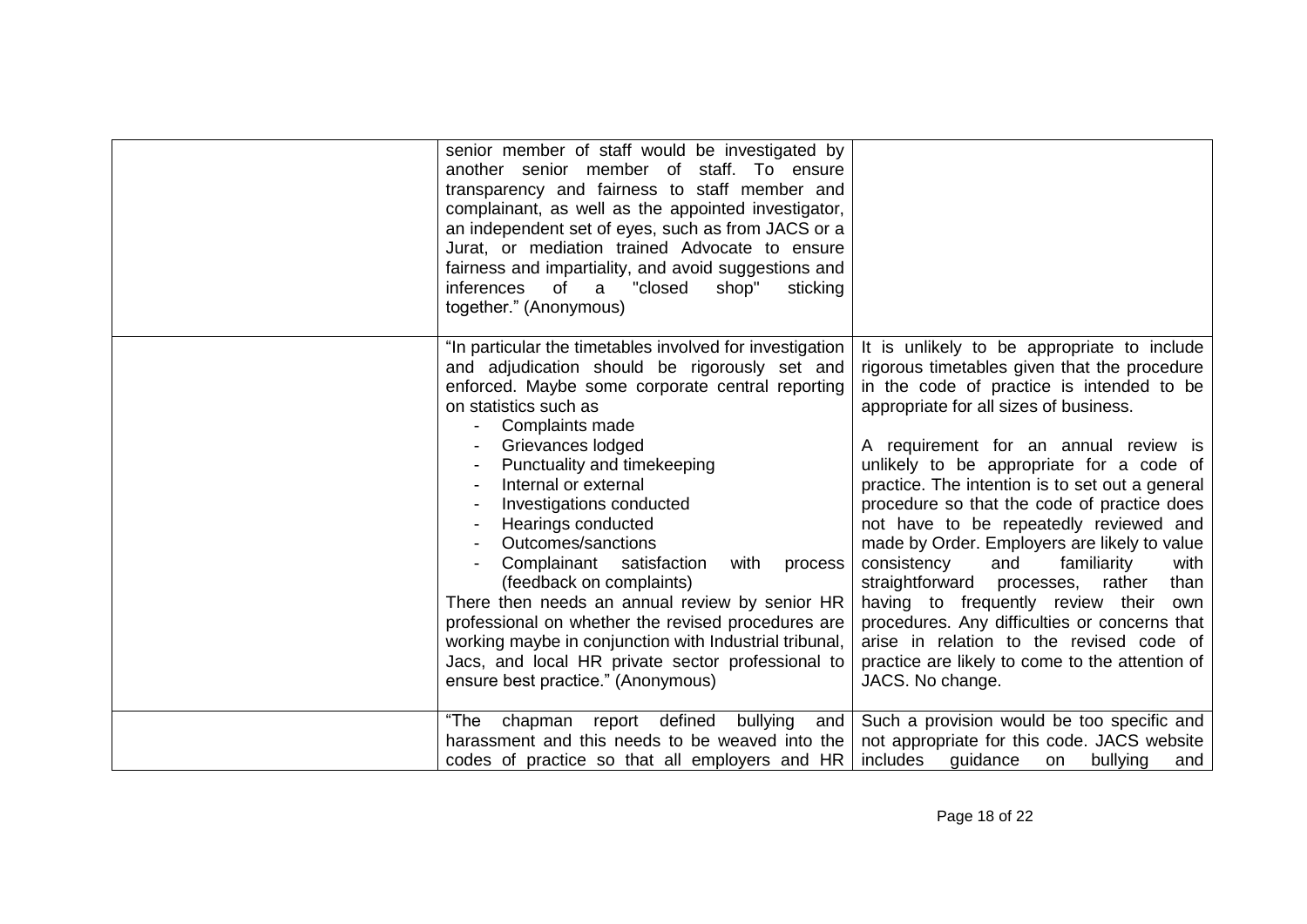| departments are fully sighted on the definition, as<br>well as the impact on members of staff so effected."<br>(Anonymous)                                                                                                                                                                                                                                                                                                                                                                                                                                                                                                                                                                                                                                                                                                                                                                                                                                                                                                                                                                                                                                                                                                                                                                     | harassment, including a model policy and<br>procedure, an investigation flowchart and<br>guides for employers and employees. No<br>change.                                                                                   |
|------------------------------------------------------------------------------------------------------------------------------------------------------------------------------------------------------------------------------------------------------------------------------------------------------------------------------------------------------------------------------------------------------------------------------------------------------------------------------------------------------------------------------------------------------------------------------------------------------------------------------------------------------------------------------------------------------------------------------------------------------------------------------------------------------------------------------------------------------------------------------------------------------------------------------------------------------------------------------------------------------------------------------------------------------------------------------------------------------------------------------------------------------------------------------------------------------------------------------------------------------------------------------------------------|------------------------------------------------------------------------------------------------------------------------------------------------------------------------------------------------------------------------------|
| "First and foremost I must remind you that you are<br>able to correspond with me and others because it is<br>entirely the private sector that pays your wages,<br>even the taxes you pay comes from the private<br>sector. I remind you of this because in many<br>instances I know that this is forgotten by public<br>service sector which includes civil servants. An<br>example of this is that the civil service thinks it is<br>alright that pension benefits exceed those that have<br>to pay for them. Now as long as you pay the private<br>sector the same and put up everyone's taxes,<br>would feel good about civil servants demands.<br>Back to this question of grievance's.<br>Freedom and relationships are the key. In small<br>companies or businesses there is a relationship<br>between employer and people that work for small<br>businesses. If an employer sacks a employee it is<br>enough to say that they do not see eye to eye. The<br>employee is free to leave his or her employment at<br>any time. The employer must have that freedom. If<br>you choose to legislate there will always be built in<br>complications in writing legislation, hence this is why<br>you are amending. You cannot legislate for<br>relationships how ever hard you try. So what I | The intention of revising the code of practice<br>is to help employers and employees in<br>businesses of all sizes to deal with matters<br>relating to discipline and grievance in a fair<br>and appropriate way. No change. |
| suggest is that this legislation should only apply to<br>businesses that employ over a certain number, a                                                                                                                                                                                                                                                                                                                                                                                                                                                                                                                                                                                                                                                                                                                                                                                                                                                                                                                                                                                                                                                                                                                                                                                       |                                                                                                                                                                                                                              |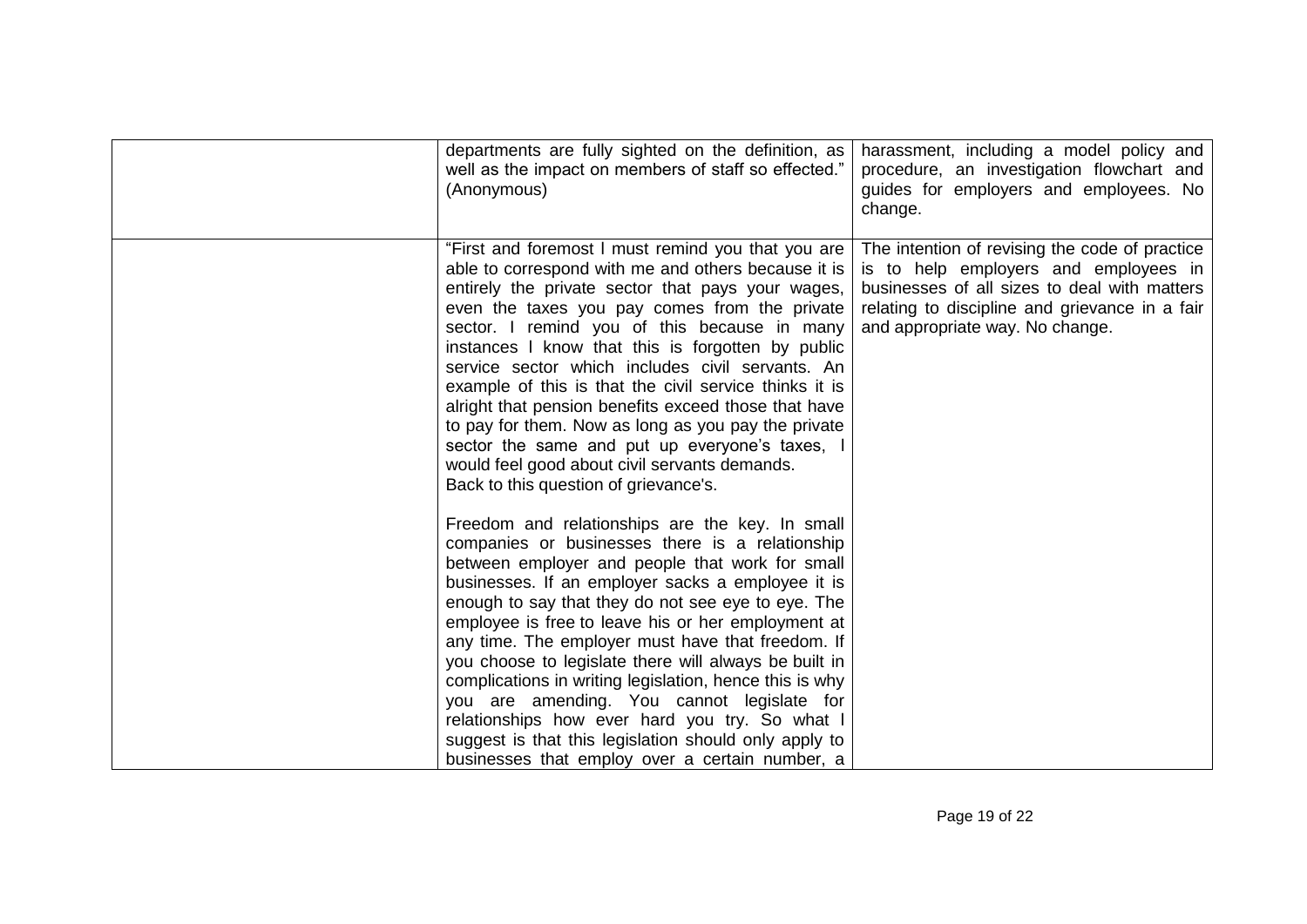|         | dozen sounds about right.<br>Freedom is the basis of evolution. legislation is                                                                                                                                                                                                                                                                                                                                                                                                                                                                                                                                                                                                                                                                                                                                                                                                                                                                    |                                                                                                                                                                                                                              |
|---------|---------------------------------------------------------------------------------------------------------------------------------------------------------------------------------------------------------------------------------------------------------------------------------------------------------------------------------------------------------------------------------------------------------------------------------------------------------------------------------------------------------------------------------------------------------------------------------------------------------------------------------------------------------------------------------------------------------------------------------------------------------------------------------------------------------------------------------------------------------------------------------------------------------------------------------------------------|------------------------------------------------------------------------------------------------------------------------------------------------------------------------------------------------------------------------------|
|         |                                                                                                                                                                                                                                                                                                                                                                                                                                                                                                                                                                                                                                                                                                                                                                                                                                                                                                                                                   |                                                                                                                                                                                                                              |
| Risoli) | forcing people to do something they may not want to<br>do and in this you allow those people not to learn in<br>a very personal way from their mistakes." (Gino                                                                                                                                                                                                                                                                                                                                                                                                                                                                                                                                                                                                                                                                                                                                                                                   |                                                                                                                                                                                                                              |
|         | "I realise what the intention of the department is with<br>initiatives like this. In effect what you are attempting<br>to do is pass on the responsibility entrusted to you to<br>provide assistance to people in need to employers<br>by preventing them from dismissing employees who<br>continuously break the contracts they have entered<br>into of their own free will. By preventing employees<br>from leaving a position of employment (except to go<br>into other employment) without a 'good cause', a<br>good cause being one which will result in an award<br>from the ridiculously biased employment tribunal.<br>This is going to be done without any compensating<br>decrease in the amount of tax extorted from the<br>people (or social security as one form of tax is<br>sometimes euphemistically referred to).<br>Such measures always accompany the decline of<br>bureaucracies from the Roman Empire in the 5 <sup>th</sup> | The intention of revising the code of practice<br>is to help employers and employees in<br>businesses of all sizes to deal with matters<br>relating to discipline and grievance in a fair<br>and appropriate way. No change. |
|         | Century to the present day. The attempt to set<br>things in stone, merely hastens the decline. The one<br>consolation is that those working for the States<br>today will not get to enjoy their pensions as there<br>simply will be no money left, whilst those of us who<br>are not dependant on someone else for our own<br>financial security will not be affected.                                                                                                                                                                                                                                                                                                                                                                                                                                                                                                                                                                            |                                                                                                                                                                                                                              |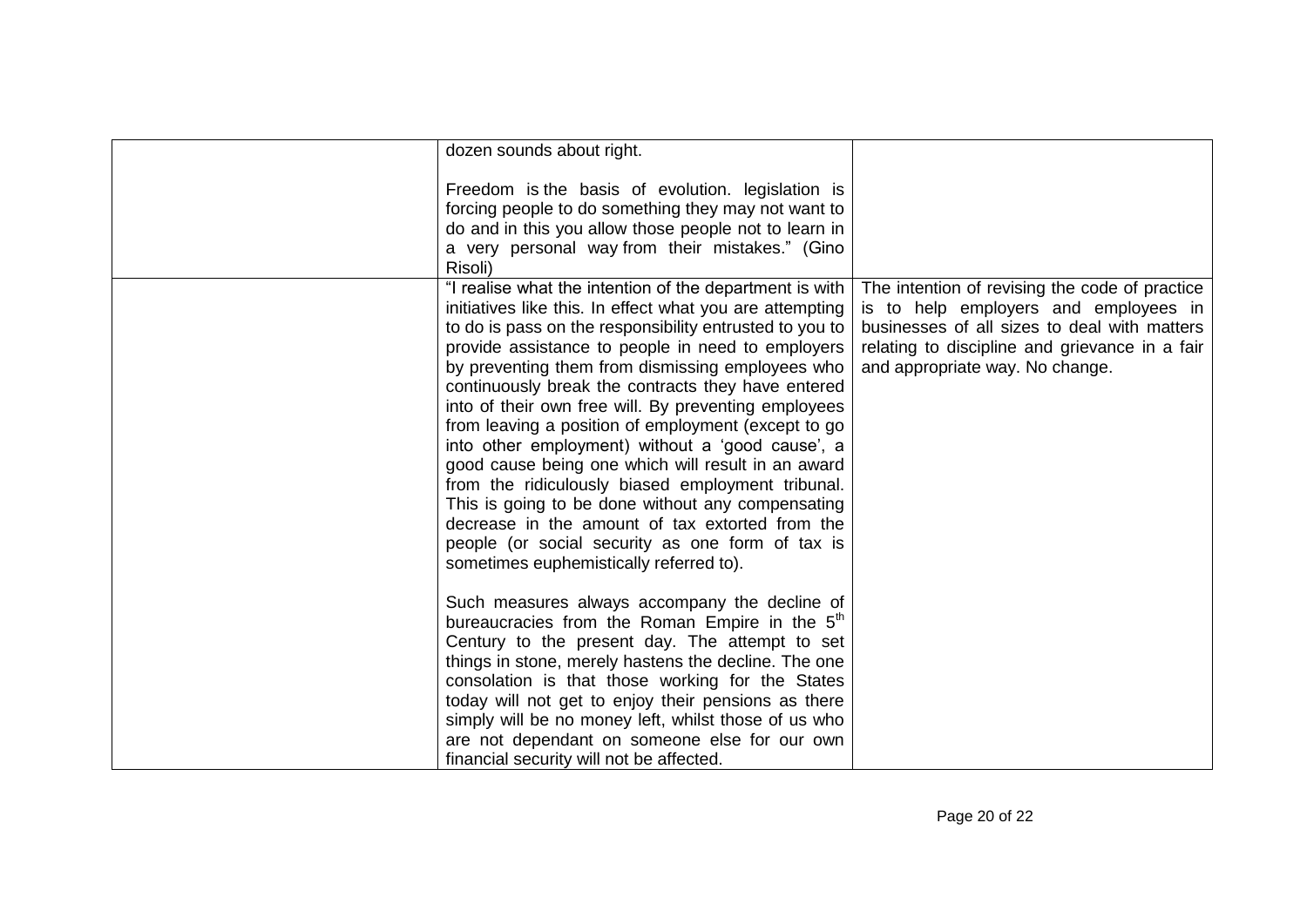| The Public of Jersey would be far better served by<br>changing the manner and method of awarding such<br>benefits. There is the subsidy paid by the<br>department to Rentiers which does little but over-<br>inflate Jersey property prices. There are the<br>pensions which are paid to the profligate and<br>wasteful older generation who would prefer to see<br>their children and grandchildren starve rather than<br>use their own savings to support themselves in their<br>own old age. |  |
|-------------------------------------------------------------------------------------------------------------------------------------------------------------------------------------------------------------------------------------------------------------------------------------------------------------------------------------------------------------------------------------------------------------------------------------------------------------------------------------------------|--|
| I realise that the older generation are more likely to<br>vote and elect the Minister, however as such<br>concerns form the basis of the decisions made I<br>consider the Minister to be in breach of the trust the<br>public has placed in him. He should serve without<br>fear or favour and without regard to the personal<br>consequences for undertaking the responsibilities of<br>trusteeship in good faith.                                                                             |  |
| The final consideration is whether this law is in line<br>with the demands of Article 8 of the European<br>Convention on Human Rights. It interferes with the<br>God given free will of individuals to enter into<br>contracts with each other in whatever form they<br>choose, is that even Lawful? Is it truly necessary in a<br>democratic society to treat all employees like<br>children?                                                                                                  |  |
| This I am afraid is tyranny and oppression. As it<br>says in the preamble to the United Nations                                                                                                                                                                                                                                                                                                                                                                                                 |  |